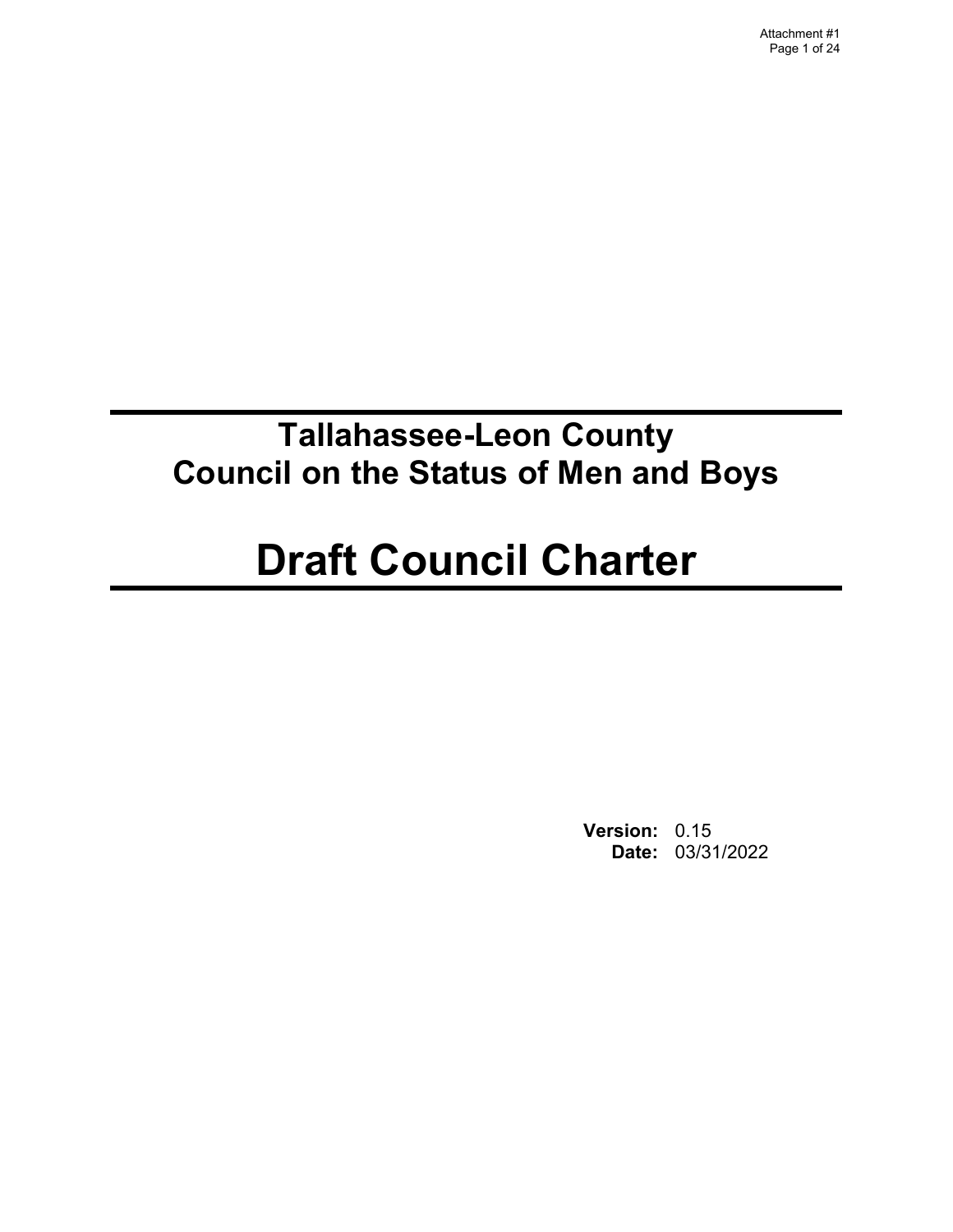# **Table of Contents**

| 1. |      |                                                                |  |  |
|----|------|----------------------------------------------------------------|--|--|
| 2. |      |                                                                |  |  |
| 3. |      |                                                                |  |  |
| 4. |      |                                                                |  |  |
| 5. |      |                                                                |  |  |
|    | 5.1. |                                                                |  |  |
|    | 5.2. |                                                                |  |  |
| 6. |      |                                                                |  |  |
|    | 6.1. |                                                                |  |  |
|    | 6.2. |                                                                |  |  |
|    |      | 6.2.1.                                                         |  |  |
|    |      |                                                                |  |  |
|    |      | 6.2.3.                                                         |  |  |
|    | 6.3. |                                                                |  |  |
|    | 6.4. |                                                                |  |  |
|    |      | 6.4.1.                                                         |  |  |
|    |      | 6.4.2.                                                         |  |  |
|    |      | 6.4.3.                                                         |  |  |
|    |      | 6.4.4.                                                         |  |  |
|    |      | 6.4.5.                                                         |  |  |
|    |      | Investigations and Enforcement Subcommittee 13<br>6.4.6.       |  |  |
|    |      | Workforce Development and Employment Subcommittee 14<br>6.4.7. |  |  |
| 7. |      |                                                                |  |  |
|    | 7.1. |                                                                |  |  |
|    | 7.2. |                                                                |  |  |
|    | 7.3. | Assessment Process and Case Management Matrix  15              |  |  |
|    | 7.4. |                                                                |  |  |
|    | 7.5. |                                                                |  |  |
|    |      | 7.5.1                                                          |  |  |
|    |      | 7.5.2.                                                         |  |  |
|    |      | 7.5.3.                                                         |  |  |
|    |      | 7.5.4.                                                         |  |  |
| 8. |      |                                                                |  |  |
| 9. |      |                                                                |  |  |
|    | 9.1. |                                                                |  |  |
|    | 9.2. |                                                                |  |  |
|    | 9.3. |                                                                |  |  |
|    |      | 10. CASE MANAGEMENT RESPONSE MATRIX SAMPLE 20                  |  |  |
|    |      |                                                                |  |  |
|    |      |                                                                |  |  |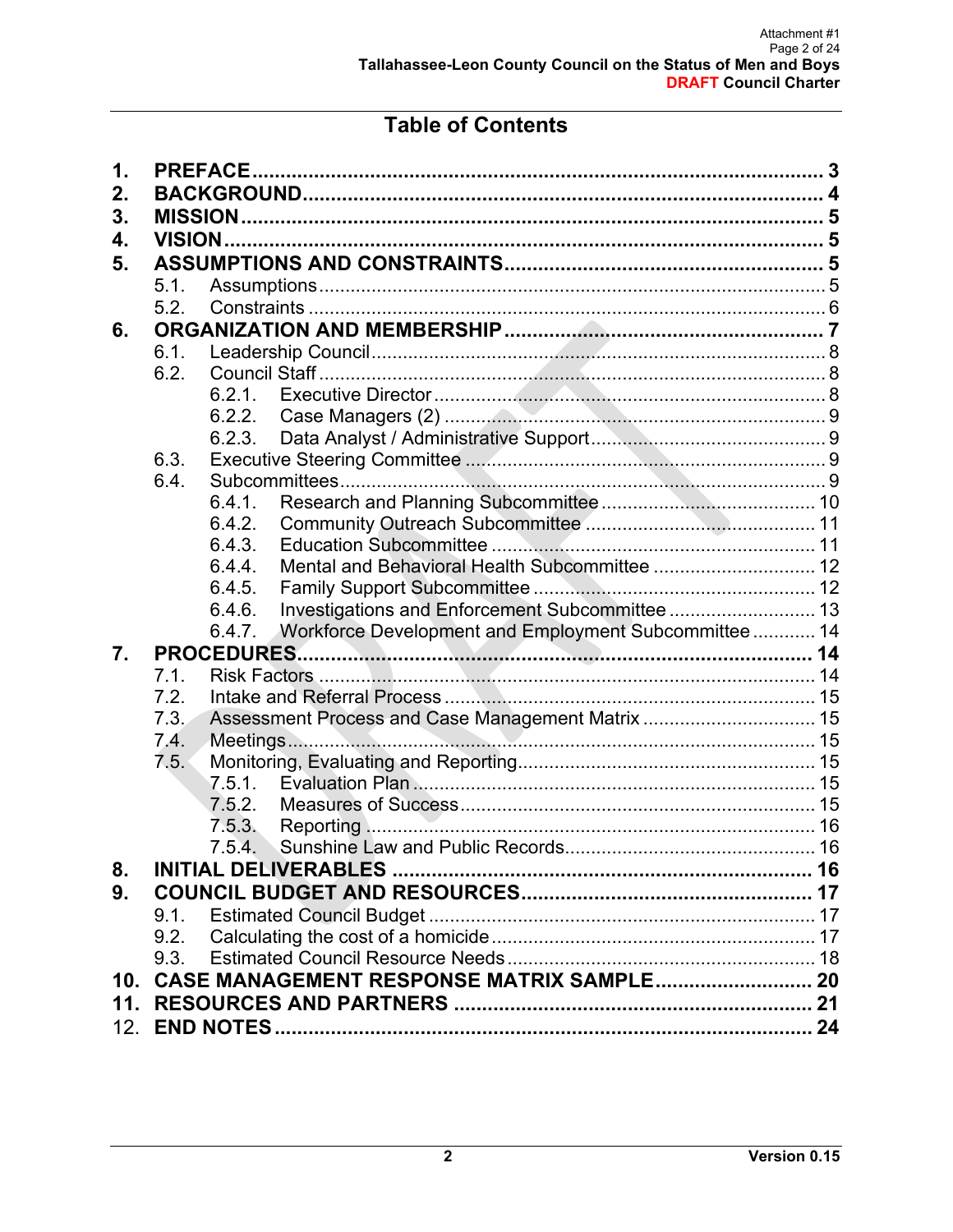# **1. PREFACE**

This document was produced by the Leon County Sherriff's Office to provide a conceptual overview of Sheriff McNeil's vision for the Council on the Status of Men and Boys. This draft document is intended to serve as a starting point to solicit additional thought, input and recommendations from stakeholders.

The Leon County Sheriff's Office made the following broad recommendations in the "Conclusion" section of the Anatomy of a Homicide Report, which was released in November of 2021:

- Fully define and understand the problem by improving data collection and analysis and conducting additional research.
- Develop a plan to address the problem by:
	- $\circ$  Identifying and engaging key stakeholders.<br>  $\circ$  Designating a working group or committee to
	- Designating a working group or committee to lead the effort.
	- o Developing specific goals and strategies with timelines for their achievement.
	- o Identifying costs to support the needs.
- Implement evidence-based strategies and closely monitor results.

The report further states that to be successful, these steps must be taken collaboratively, by the community at large, not solely by the Leon County Sheriff's Office.

Although the Leon County Sheriff's Office intends to remain fiercely engaged with this effort, it is not the intent nor desire of the Leon County Sheriff's Office to independently manage or administer the recommended Council on the Status of Men and Boys.

This draft charter is a living document and as additional stakeholders engage and contribute to this vision; the charter will be progressively elaborated. While it is understood the details will evolve, the Leon County Sheriff's Office strongly believes the following key elements must remain present:

- Additional stakeholders need to be consulted, engaged, and take mutual ownership in addressing the issues associated with violence. Inclusion of and engagement by community members, not just agencies and organizations, is critical.
- An individual or group must be designated to manage and provide leadership for this effort. Without this central point of coordination, efforts will remain fragmented. It would be beneficial to designate this individual or group as soon as possible so they can be part of laying the council foundation.
- The council must be a multi-disciplinary group focused on:
	- $\circ$  Unifying existing efforts and moving forward in a coordinated manner.<br>  $\circ$  Identifying and engaging those most at risk.
	- Identifying and engaging those most at risk.
	- o Providing individualized and targeted services.
	- $\circ$  Prevention, intervention, and overall improvements in the areas with the greatest amount of violence.
	- o Addressing the conditions and behaviors associated with the violence.
	- Results must be continuously monitored, reported, and evaluated.
- Funding sources must be identified to support the efforts.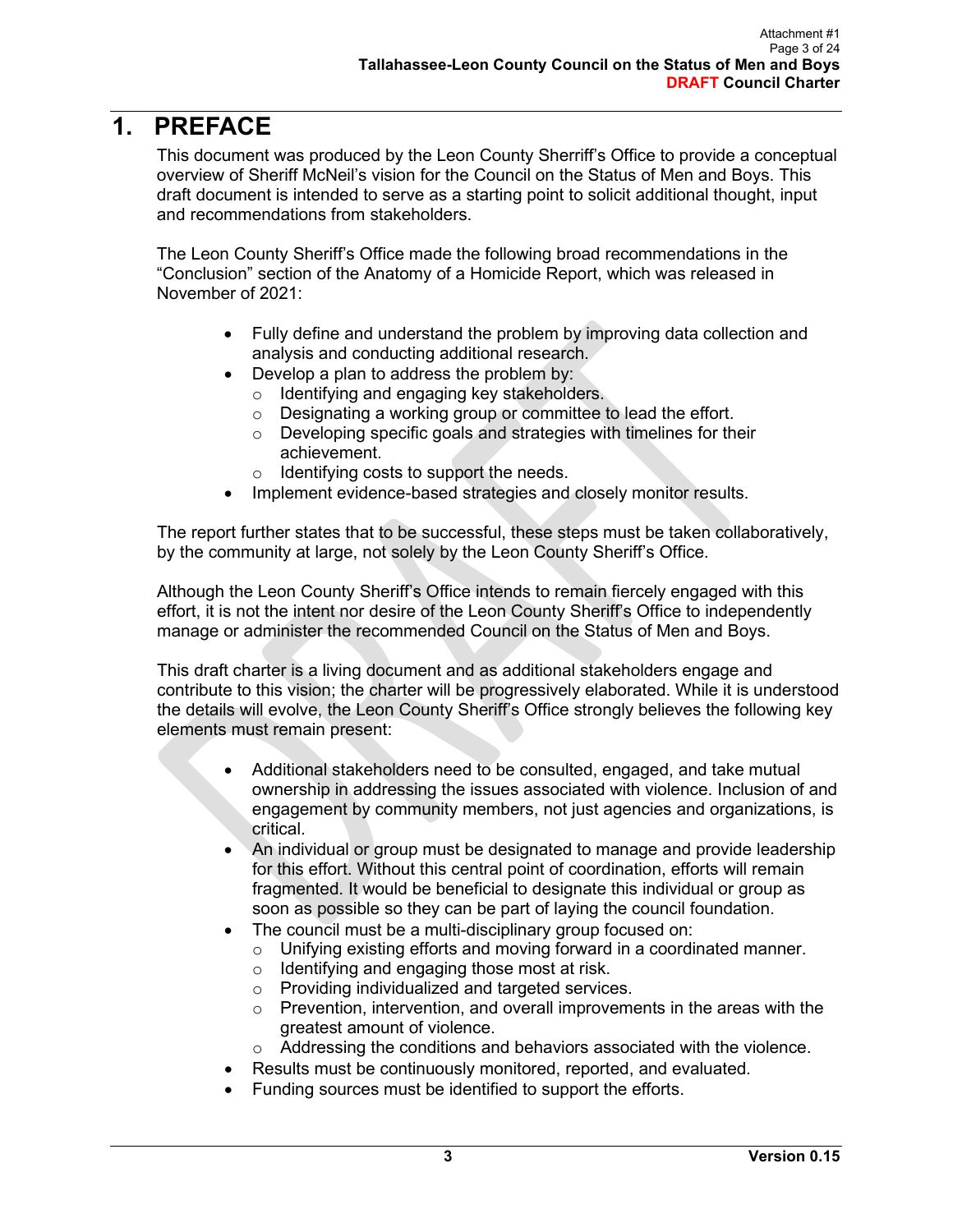Whatever shape or form it takes, the council **must do more than conduct research and make policy recommendations.** This group must be committed to immediate action.

# **2. BACKGROUND**

Based on an exploratory review of homicides that occurred in Leon County from 2015 to 2020, it was determined that both homicide victims and offenders were overwhelmingly young Black males. Eighty-six percent of victims and 81 percent of known offenders were male. The 15-24 age group was the highest for both victims and offenders, followed by 25-34. Seventy-five percent of victims and 81 percent of known offenders were Black. These findings were not unique when compared to other published data.<sup>[1](#page-23-0)</sup>

Unlike other leading causes of death, such as cancer or heart disease, gun violence disproportionately impacts children and young adults. Firearms were the leading cause of death in 2019 for American children and teens ages 1-19 and young adults ages 20-24. Firearms are the leading cause of death among Black men through age 39.[2](#page-23-1) With homicide being a leading cause of death for individuals of a specific sex, age range, and race, this problem is more than an enforcement issue alone. This presents a community health crisis stemming from drivers such as: educational deficits, early exposure to the criminal justice system, lack of a stable family/home environment, mental and behavioral health, substance abuse, poverty, etc.

When treated as a public health problem, using a scientific epidemiological approach, homicides can be prevented. It will take an ALLin community working together with focus, fairness, and a balanced approach of prevention, enforcement, and ongoing assessment.

According to the Centers for Disease Control and Prevention, National Center for Injury Prevention and Control, Division of Violence Prevention, the public health approach is a four-step process that is rooted in the scientific method and draws on a multi-disciplinary science-base.

The first step is to define and monitor the problem by understanding the "who," "what," "when," "where," and "how" associated with it. The second step is to identify risk and protective factors by determining what factors protect people or put them at risk for experiencing or perpetrating violence. Third, strategies should be developed, implemented and tested using an evidence-based approach. Findings from research literature and available data should be used to develop prevention strategies. Once implemented these strategies should be evaluated to determine their effectiveness. The fourth and final step is to assure widespread adoption. Strategies that are shown to be effective should be implemented more broadly and continually assessed.

Long-term sustainable strategies and investments are needed to address the underlying socio-economic issues linked to violence. Although it is tempting to set overarching goals such as reducing violent crime in general, goals should be targeted, achievable, and measurable. Focusing on smaller areas (specific people, specific places, and specific behaviors) is most effective. *Actions that are most likely to make the greatest immediate impact on homicides and non-fatal shootings in Leon County must be taken now, while we work together as a community to address the larger systemic causes of crime and violence.*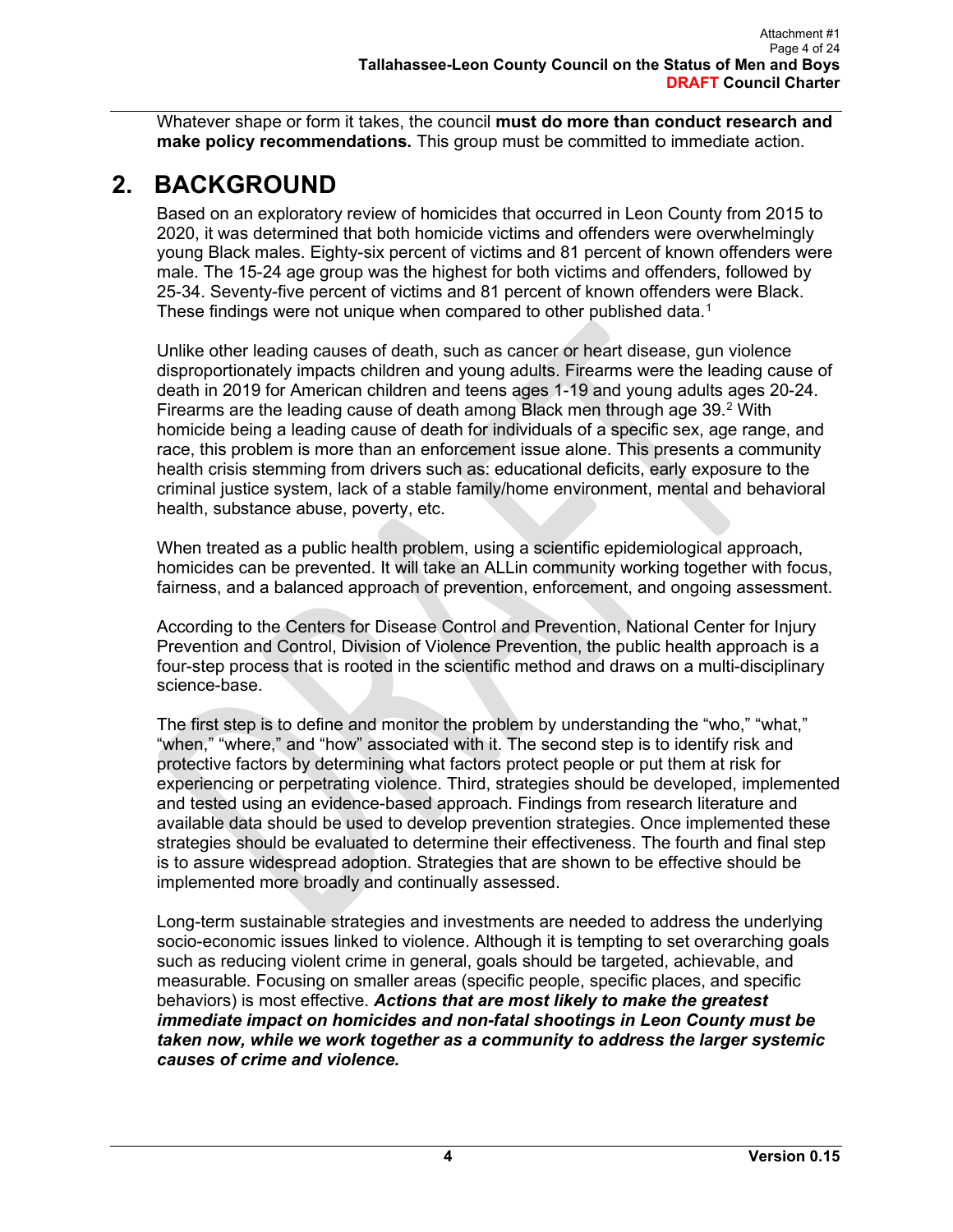# **3. MISSION**

The lifecycle of a homicide spans a multitude of stakeholders. From the community members impacted by the violence, the schools, law enforcement agencies, the courts, the social services agencies, community organizations, the universities, etc. Multiple agencies, organizations, and individuals are currently working to enhance public safety, safeguard lives, and prevent violence in our community. *We must now take the next step to further unify these efforts under a comprehensive and focused plan*. The Council on the Status of Men and Boys (CSMB) is expected to provide a roadmap to reduce homicides and non-fatal shootings in Leon County by bringing all stakeholders and resources to the table to implement a unified operational strategy for both prevention and enforcement.

The mission of the Tallahassee-Leon County Council on the Status of Men and Boys is to:

- Unify existing agencies, organizations, and individuals to coordinate resources, funding, and services under a multi-disciplinary plan for reducing homicides and non-fatal shootings in Leon County.
- Assess individual risk and implement prevention and intervention plans for the Leon County men and boys at the greatest risk for becoming a victim or perpetrator of violence. Plans will be both evidence-based and community informed.
- Establish specific goals and objectives to address the disparities and challenges men and boys experience in violence, criminal justice, education, employment, and health.
- Continuously evaluate the results of prevention and intervention efforts and conduct further research and analysis of the homicides and non-fatal shootings occurring in Leon County.

# **4. VISION**

The Council on the Status of Men and Boys is committed to preserving life by preventing homicides and non-fatal shootings in Leon County. By providing support and services to the men and boys who are most at risk and addressing the underlying causes of violence, the council's efforts will improve the overall quality of life for the individuals and neighborhoods impacted by violent crime.

# **5. ASSUMPTIONS AND CONSTRAINTS**

# **5.1. Assumptions**

This section identifies the statements believed to be true and from which a conclusion was drawn to define this council charter. Any of these assumptions proving to be false could result in a risk.

- The Council on the Status of Men and Boys will use the findings in the Anatomy of a Homicide Report, prepared by the Leon County Sheriff's Office, as the initial focus for the council's actions. The council will expand on this research and adjust accordingly to new findings.
- Dedicated staffing will be needed to manage the activities of the Council on the Status of Men and Boys. Initial staffing recommendations include an Executive Director, two case managers, and data analysis and administrative support.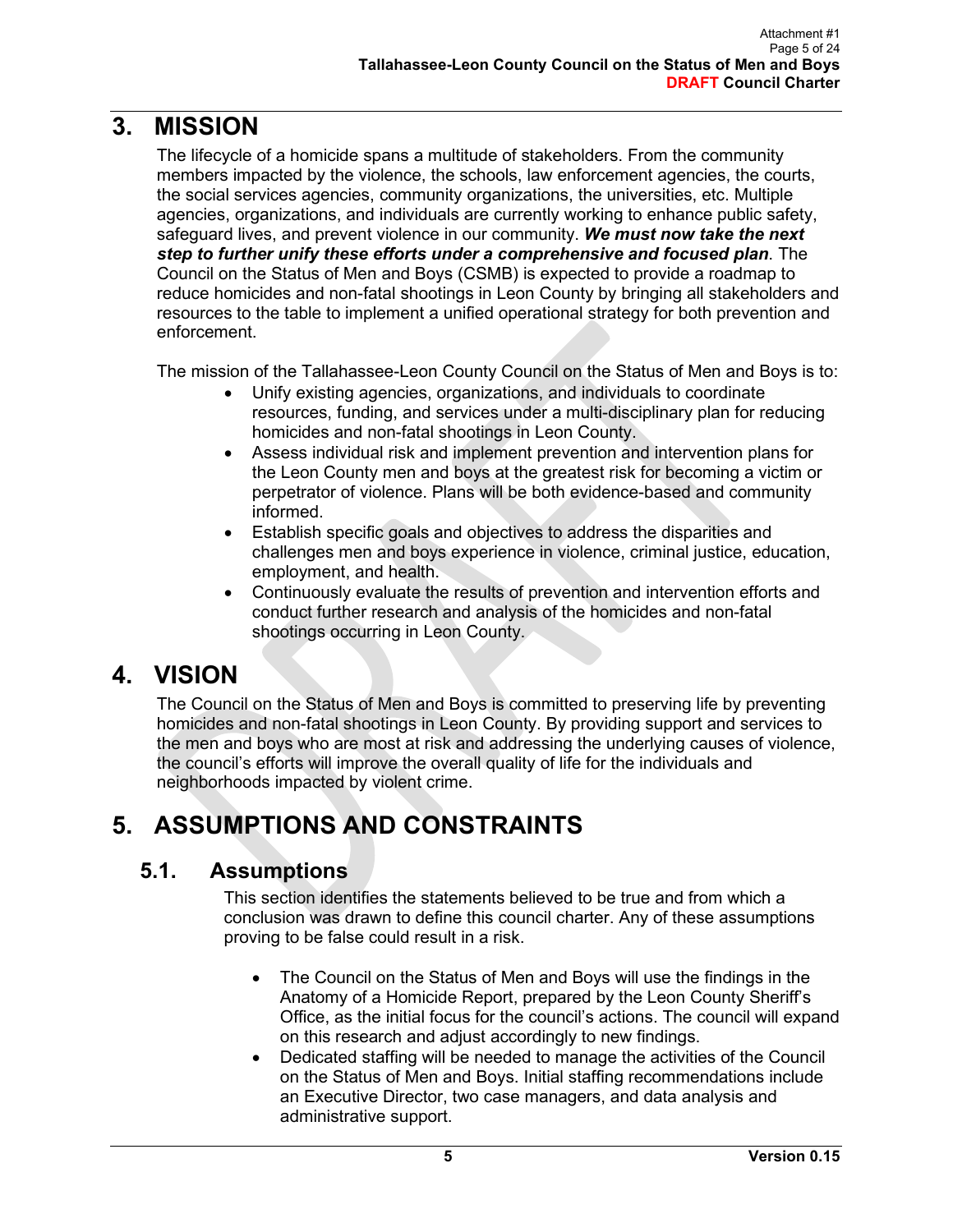- The CSMB Charter outlines the initial vision for the council's organization, membership, and initially expected outcomes. Once the Executive Director is in place, a three-month planning phase will commence to ensure all stakeholders are represented, and to establish specific goals, strategies, timelines. An operational strategy will be developed and presented within three months of convening the council.
- The efforts of the CSMB will be prioritized to focus on:
	- $\circ$  Identifying and engaging the men and boys at the greatest risk and providing targeted services to them.
	- o Addressing the risk factors and behaviors that are linked to violence.
	- $\circ$  Supporting the neighborhoods experiencing the greatest amount of violence.
- Coordinating and targeting the existing services available through both public and private entities will benefit the at-risk men and boys in Leon County.
- Establishing a methodology to identify and engage men and boys at the greatest risk and prioritizing those individuals to receive targeted services, will have a greater impact on reducing homicides and non-fatal shootings than providing services broadly to the community in general.
- Participating agencies and organizations are willing to use their existing resources to provide services to the at-risk individuals, while the council works to identify funding for additional services.
- The council members selected to participate have time to commit and are available to fully participate.
- The CSMB will establish a process for monitoring, reporting, and evaluating the results of their efforts.
- The Suppression-Prevention-Intervention-Referral-Intelligence Tool (SPIRIT) system will be used by the CSMB for case management, referrals, tracking, and reporting. The SPIRIT system is fully funded by the Leon County Sheriff's Office and providers and users can be onboarded and trained at no cost. Any providers/entities coordinating through the CSMB will be required to receive/accept referrals and document outcomes within this system for tracking and accountability.

## **5.2. Constraints**

This section identifies any limitations that must be taken into consideration before initiation of the council. The establishment of this council may be restricted or limited by the following factors:

- Financial resources will need to be allocated annually to support the council. See the [Council Budget and Resources](#page-16-0) section.
- The individuals selected to participate must be willing to acknowledge the data/evidence and have honest discussions that are politically sensitive. The group must ensure discussions about race, guns, police/community interactions, etc. remain focused and do not become politically motivated.
- Processes need to be in place to ensure the participants do not become consumed with politics or individual agendas. The focus must remain on preventing non-fatal shootings and homicides.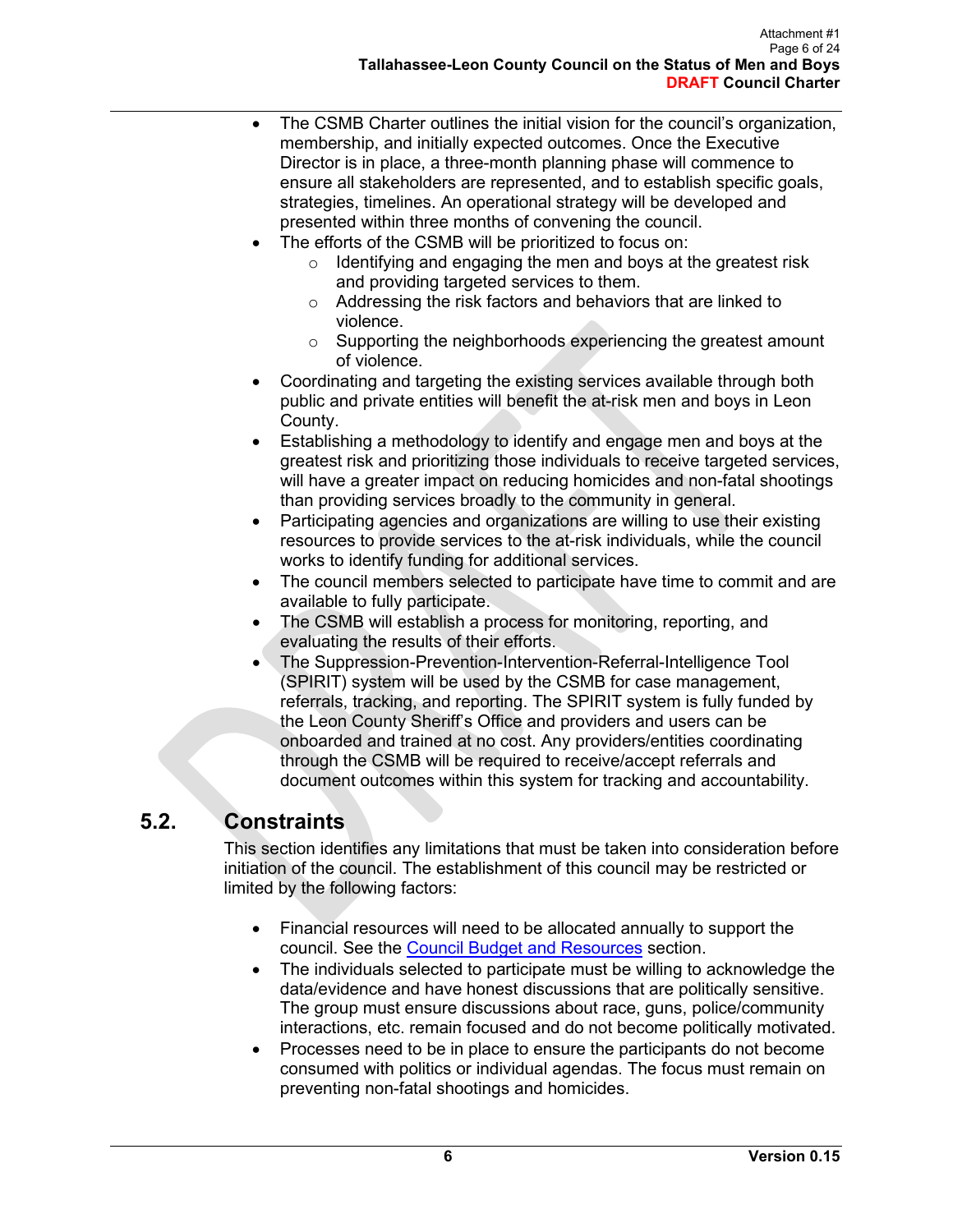- Data needed to effectively analyze the lifecycle of a homicide case is maintained by multiple agencies in multiple systems.
- Information needed to assess risk factors for men and boys in Leon County must be obtained from multiple sources.

# **6. ORGANIZATION AND MEMBERSHIP**

The council will be organized into four functional components:

- 1. Leadership Council
- 2. Council Staff
- 3. Executive Steering Committee
- 4. Multiple Subcommittees

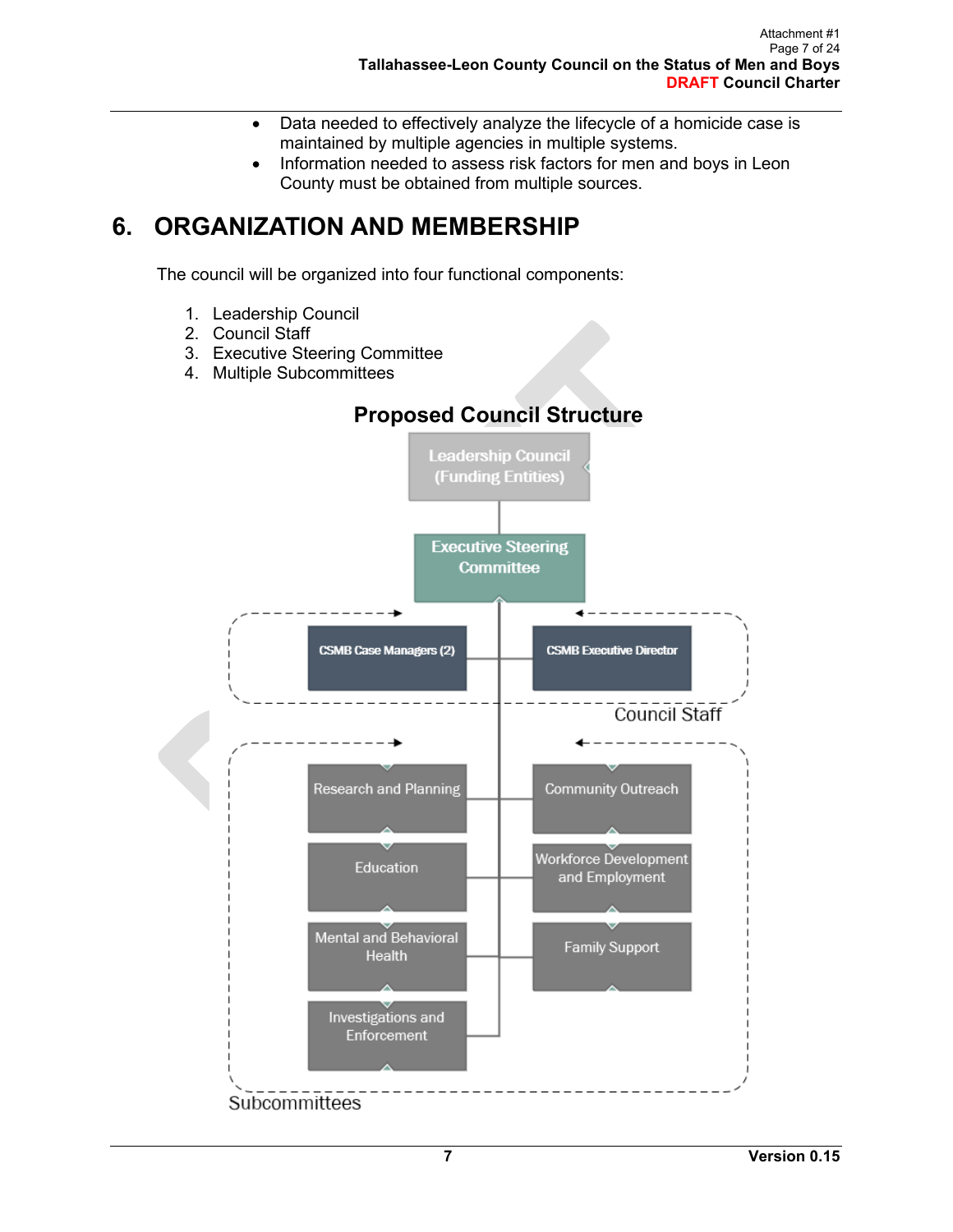## **6.1. Leadership Council**

To develop a comprehensive plan for our community, strong and committed leadership is needed to set strategies, facilitate information sharing, and commit financial resources.

The Leadership Council is comprised of representatives from each of the funding entities and is responsible for the following:

- 1. Facilitating information sharing and unifying existing efforts to reduce homicides and non-fatal shootings in Leon County.
- 2. Contributing resources and directing funding to support the services provided to at-risk men and boys.
- 3. Selecting and providing direction and support to the Executive Director and Executive Steering Committee.

The Leadership Council is comprised of the following members or their designees:

- 1. Sheriff
- 2. Superintendent of Schools
- 3. City Manager
- 4. County Administrator

## **6.2. Council Staff**

#### **6.2.1. Executive Director**

An Executive Director will be selected by a process administered by the Leadership Council. The Executive Director shall be an at-will position and shall report directly to the Leadership Council. The Executive Director will be responsible for:

- 1. Overseeing the administration of the CSMB.
- 2. Identifying and engaging stakeholders. See the [Resources and Partners](#page-20-0) section for an initial list to consider.
- 3. Working with the Leadership Council to appoint the Executive Steering Committee.
- 4. Assembling the subcommittees in partnership with the Executive Steering Committee.
- 5. Establishing areas of focus and making initial assignments to the Executive Steering Committee and subcommittees.
- 6. Establishing an intake and referral process in coordination with the Executive Steering Committee and case managers.
- 7. Establishing measures of success to be approved by the Leadership Council.
- 8. Establishing and managing a budget.
- 9. Identifying and secure additional funding.
- 10. Monitoring, evaluating, and reporting council activities and results.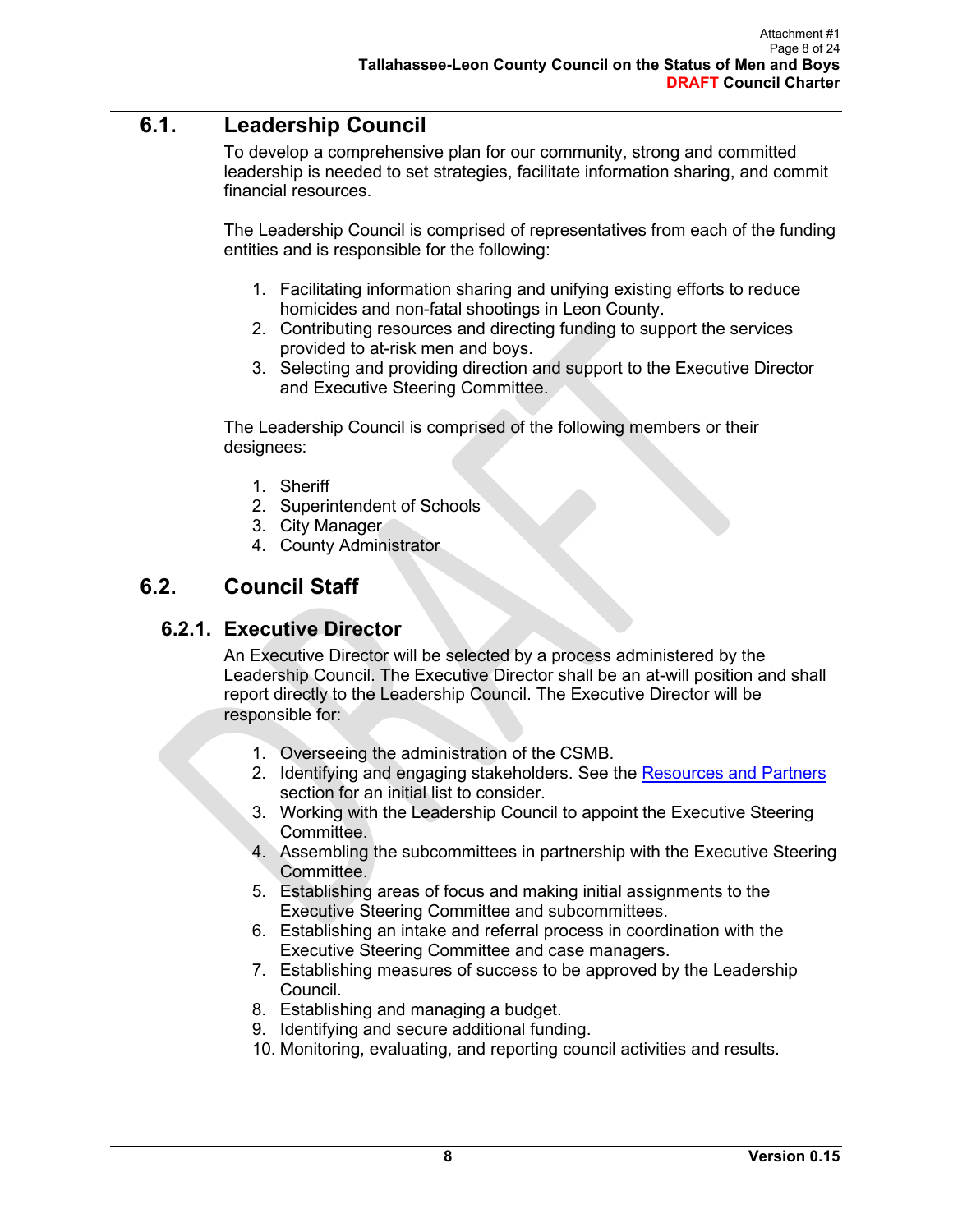## **6.2.2. Case Managers (2)**

The Council on the Status of Men and Boys will be identifying at-risk individuals and coordinating individualized services. Two case managers will be needed to coordinate and facilitate services through assessment, evaluation, planning, and implementation. See the [Case Management Response Matrix](#page-19-0) sample. Each individual that is serviced by the council will be assigned to one of the case managers to assist them in navigating services. The case managers will report to the Executive Director.

#### **6.2.3. Data Analyst / Administrative Support**

Data analysis support will be needed for monitoring and evaluation and administrative support will be needed for meeting facilitation and record keeping/reporting. The Executive Director will seek this support through university interns or part-time staffing.

## **6.3. Executive Steering Committee**

The Executive Steering Committee will be comprised of the Executive Director, the case managers, and the chairpersons of each of the subcommittees. The Executive Steering Committee will be responsible for:

- 1. Approving a standard methodology for identifying and engaging men and boys determined to be at most risk.
- 2. Assessing current data to identify the areas/neighborhoods with the greatest amount of violence and the behaviors strongly associated with violence.
- 3. Establishing measurable goals, strategies, and timelines.
- 4. Assembling the subcommittees in coordination with the Executive Director.
- 5. Monitoring and documenting progress and the status of the individual cases.
- 6. Sharing cross-discipline information to serve the identified individuals.
- 7. Synthesizing the collective findings and recommendations for presentation to the Leadership Council.

## **6.4. Subcommittees**

The subcommittees will conduct the bulk of the council's work. Subcommittees will be established for primary areas of need and will be responsible for:

- 1. Recommending and implementing actionable solutions for the identified problems.
- 2. Coordinating the provision of the direct services by unifying and leveraging existing providers.
- 3. Identifying and addressing gaps in services.

Subcommittees will be formed and managed by a Chair who has been appointed by the Leadership Council and the Executive Director. Subcommittee chairs will staff the Executive Steering Committee to collectively coordinate the activities of all subcommittees.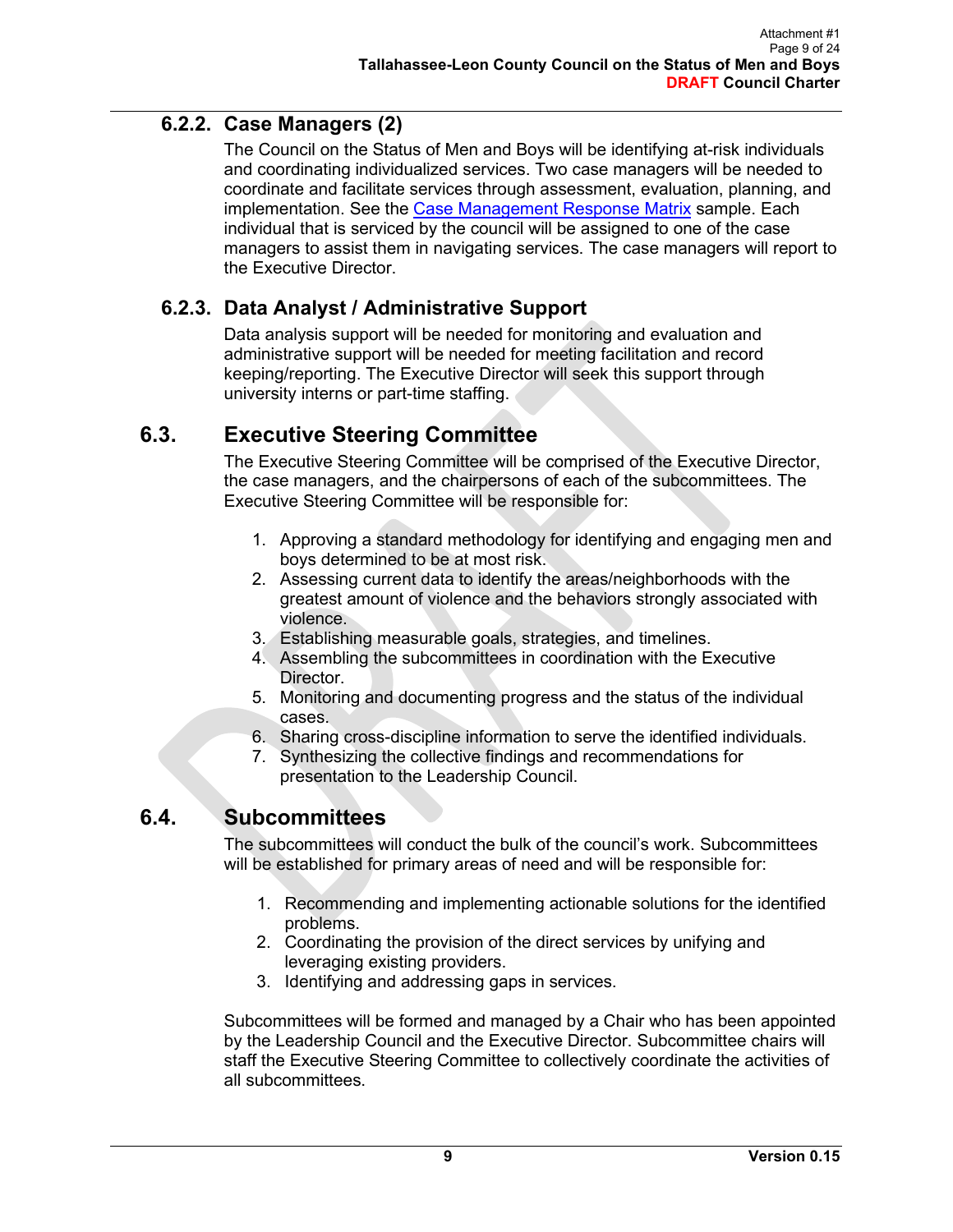The following subcommittees are recommended to start; however, subcommittees can be added or removed at the discretion of the Leadership Council or Executive Director.

#### **6.4.1. Research and Planning Subcommittee**

The Research and Planning Subcommittee will be responsible for the following:

- 1. **Data Collection:** To develop an effective plan, the CSMB must have access to accurate and comprehensive data. This includes:
	- a. Assessing the data currently available and the sources and systems currently capturing and maintaining the data.
	- b. Establishing the data elements pertinent for analysis and reporting.
	- c. Identifying gaps in the data that is needed for analysis and the data that is currently available.
	- d. Identifying any barriers in obtaining the data elements needed for analysis.
	- e. Determining how data will be accessed and analyzed from the various sources, schools, law enforcement, emergency departments, emergency medical services, medical examiner, the court system, detention systems, etc.
	- f. Identifying a solution for storing and maintaining the data needed to support the CSMB.
- **2. Data Analysis:** Baseline data and analysis will be needed to inform planning. The following products will be needed:
	- a. A standard methodology for identifying Leon County men and boys most at risk for being victimized or perpetrating violence. The Research and Planning Subcommittee will coordinate input from all other subcommittees in the development of this recommendation. Once the methodology is approved, an analysis will be conducted to identify those men and boys.
	- b. An analysis to determine which neighborhoods/areas are experiencing the greatest amount of violence.
	- c. An analysis to determine which behaviors/conditions are most significantly linked to violence in Leon County.
- 3. **Evaluation:** Once the CSMB begins implementing solutions, results must be continuously monitored, reported and evaluated. A process and cadence must be established.
- 4. **Financial Planning:** The strategies to reduce violence will require funding. To assist the Executive Director in identifying additional funding, the Research and Planning subcommittee will begin exploring potential sources of funding to include:
	- a. City and county budgets.
	- b. Grant opportunities.
	- c. American Rescue Plan funding.
	- d. Seeking financial support from businesses in the community.
	- e. Fundraising.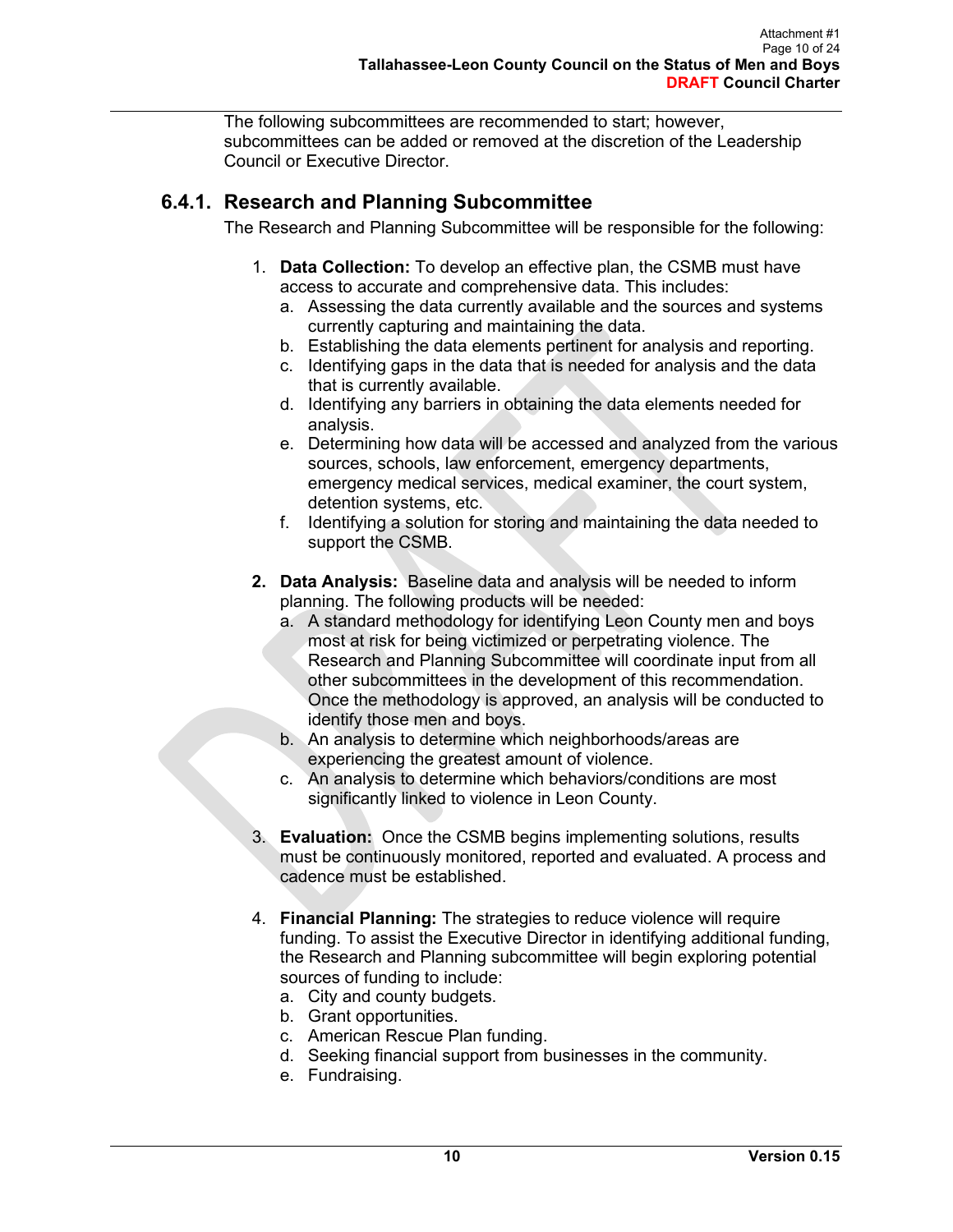- 5. **Service Provider Capacity Assessment:** To recommend services and interventions, the CSMB must fully understand the services available in Leon County and the provider's capacity for providing those services.
	- a. Conduct an inventory/assessment of available services to fully understand what providers/organizations are currently offering services to the community and how they can assist and contribute to this effort.
	- b. Identify any gaps in the resources offered and the capacity to provide them.

The Research and Planning Subcommittee may be staffed by members representing Florida State University, Florida Agricultural and Mechanical University, Leon County Schools, City/County planners, interns, Law Enforcement intelligence analysts, etc.

#### **6.4.2. Community Outreach Subcommittee**

Community outreach is needed to educate citizens about the ongoing efforts and to solicit input to ensure the strategies the CSMB is recommending are community informed. The subcommittee will explore improving or enhancing current services, methodologies, and interventions that are measurable by inputs and outcomes to include the following:

- 1. Conducting a series of community meetings/listening sessions. The areas with the greatest amount of violence are of the highest priority, however; educating and engaging individuals residing in the areas which are not as significantly impacted is also important. While not as directly impacted, their understanding and support are needed to fuel a community response.
- 2. Determining how to sustain community engagement through both the planning and implementation of the CSMB goals and strategies.

The Community Outreach Subcommittee will include representation of community members from all areas of the community, at-risk youth from the 32304 zip code and other areas of the community with high rates of violent crime, and individuals with lived experience with the criminal justice system. The subcommittee may also include membership from community-based organizations, neighborhood associations, faith-based organizations, Community and Media Relations staff from local governments, etc.

#### **6.4.3. Education Subcommittee**

The Education Subcommittee will be responsible for identifying at-risk students and opportunities for interventions within the school system. The subcommittee will explore improving or enhancing current services, methodologies, and interventions that are measurable by inputs and outcomes to include the following:

- 1. Alternatives for students who are suspended and expelled.
- 2. Support for truancy and dropout prevention.
- 3. Additional youth leadership opportunities.
- 4. Life skills training.
- 5. Additional sports/arts activities.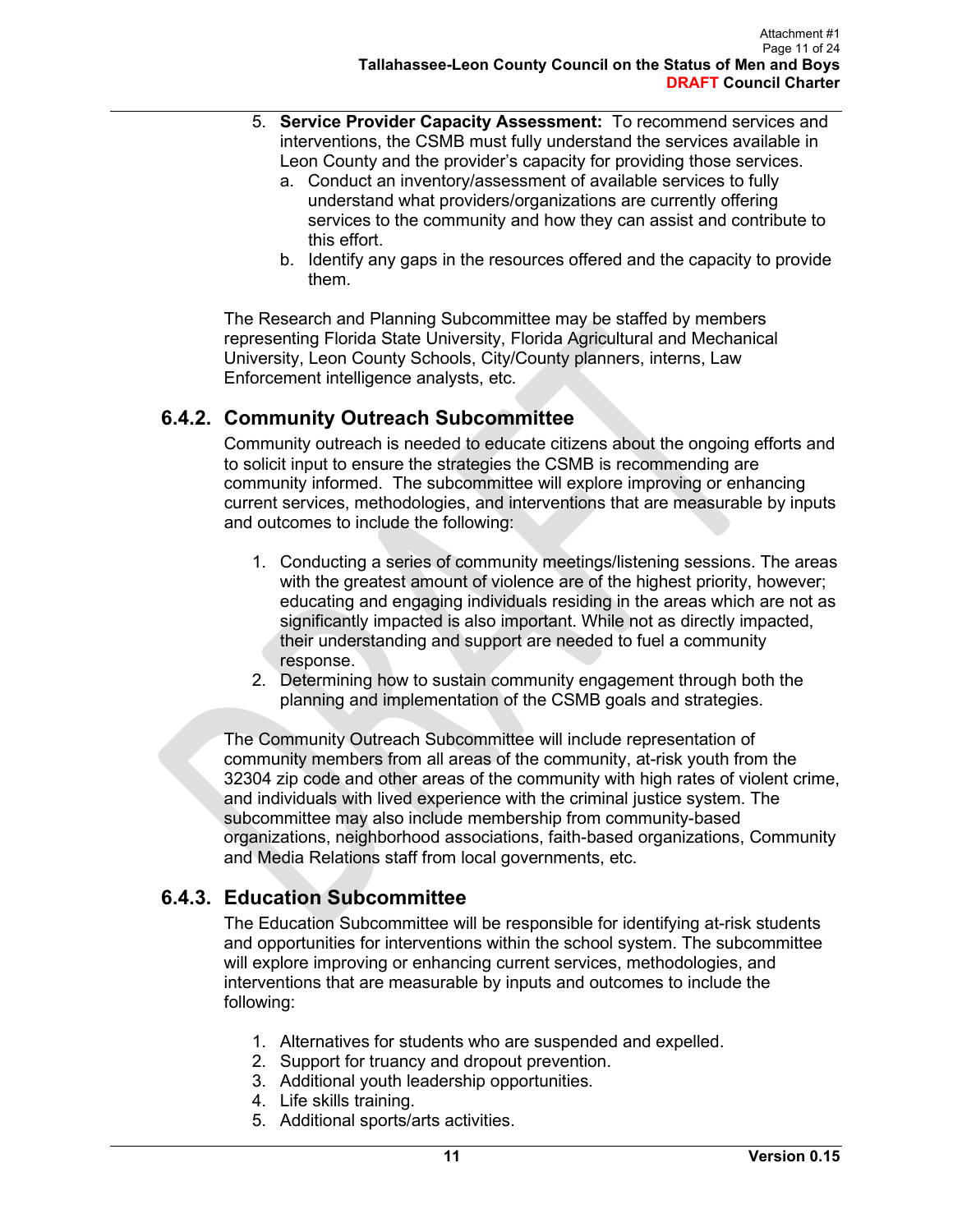6. Educational opportunities for incarcerated individuals. Additionally, the Education Subcommittee will:

- 1. Identify factors that enhance and impede the educational outcomes of black boys and men between the ages of the ages of 15-24, including risk factors and behaviors that are linked to violence.
- 2. Advance the knowledge, implementation, and dissemination of policies and strategies designed to improve their educational outcomes.
- 3. Identify structures and enabling supports required for implementation and dissemination of prevention (i.e., intervention) strategies in schools and neighborhoods of highest need.

The Education Subcommittee will include membership from Leon County Schools, Florida State University, Florida Agricultural and Mechanical University, Tallahassee Community College and Lively Technical. The subcommittee may also include membership from educators or other community-based organizations that provide educational services or support, organizations providing mentoring or tutoring, community members with experience in overcoming barriers to education, etc.

### **6.4.4. Mental and Behavioral Health Subcommittee**

The Mental and Behavioral Health Subcommittee will examine the cognitive, emotional, and behavioral factors that at risk men and boys are struggling with and identify appropriate and accessible services for these men and boys. The subcommittee will explore improving or enhancing current services, methodologies, and interventions that are measurable by inputs and outcomes to include the following:

- 1. Cognitive-behavioral therapy.
- 2. Counseling to support previous trauma.
- 3. Explore effects of toxic stress stress management.
- 4. Hospital-based trauma intervention programs.
- 5. Culturally appropriate mental health services.
- 6. Identify and address barriers presented by traditional clinical models and explore community-based models.

The Mental and Behavioral Health Subcommittee may be staffed by members representing Apalachee Center for Human Services, local hospitals, organizations or agencies that provide mental health, counseling, or therapy services, private providers, organizations that provide mentorship or life coaching, etc.

## **6.4.5. Family Support Subcommittee**

Men and boys are components of a family unit and with the high number of youth involved in violent crime, it is important to treat them not only as an individual, but to improve their environment by supporting not only them, but their family unit. Men and boys who are part of a single-parent family, single parents raising children, and siblings of men and boys who are victims or perpetrators of violence all have unique support needs.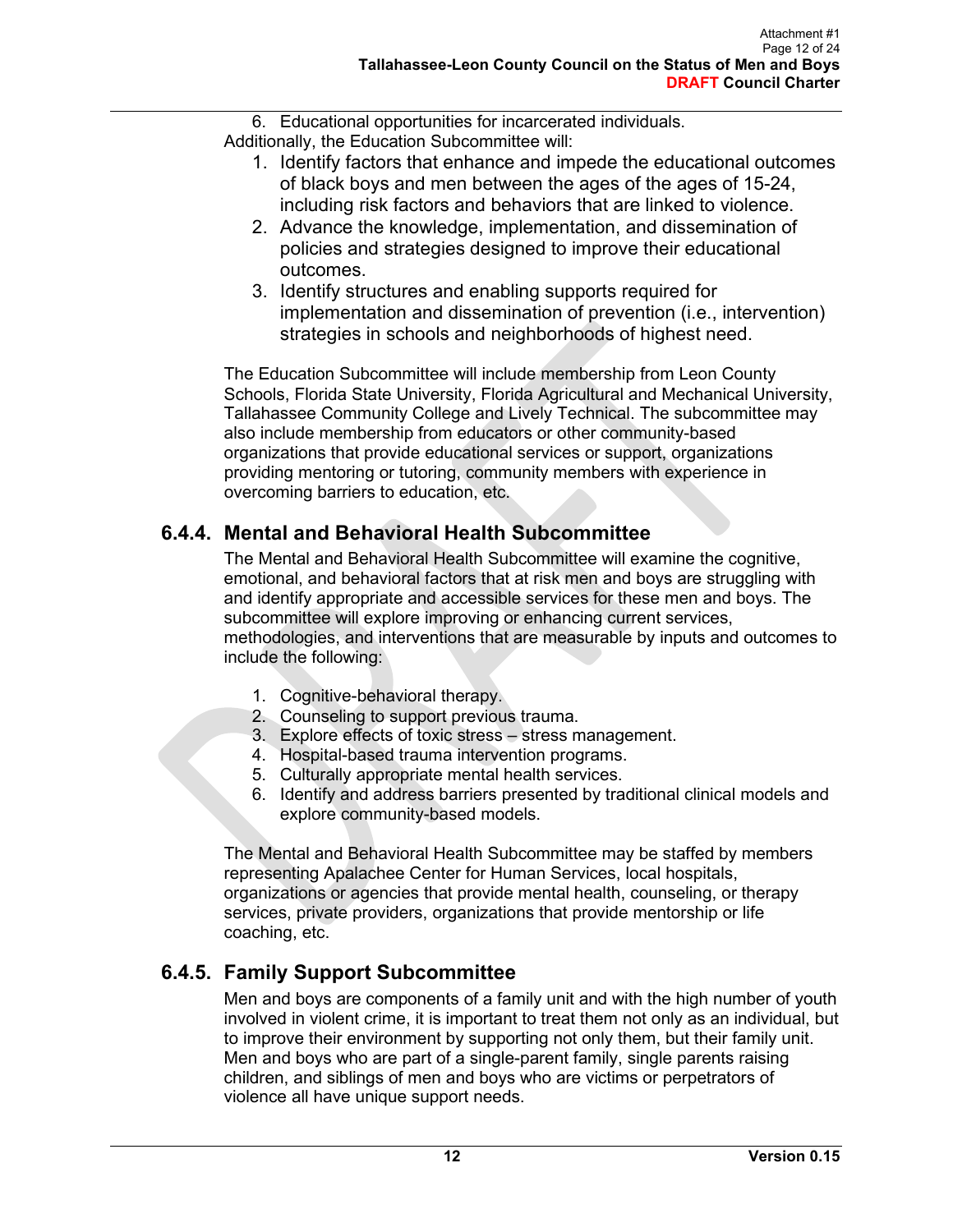The Family Support Subcommittee will assess the family environment of the atrisk men and boys and explore treatment and support options. This subcommittee will develop an inventory of resources that can support families and single parents struggling with homelessness/housing, food insecurity, unemployment, substance abuse, previous trauma, domestic violence, educational deficits, and life skills training.

The Family Support Committee will include membership from Refuge House, the Oasis Center for Girls and Children's Services Council. The subcommittee may also include members from organizations that provide domestic violence prevention and intervention, community-based organizations who provide services and support for healthy families, parent-child relationships, and sibling relationships, organizations that support family reunification for incarcerated individuals with families, faith-based organizations, family therapy services, etc.

#### **6.4.6. Investigations and Enforcement Subcommittee**

The Investigations and Enforcement Subcommittee will work to improve interagency communication and information sharing related to investigation and enforcement. The subcommittee will be responsible for coordinating joint homicide and shooting reviews to identify shootings that have a likelihood of retaliation and implementing community based violence intervention services. Additionally, this subcommittee will aim to improve community trust in law enforcement.

#### **1. Investigations Review**:

- a. Review existing processes for investigating homicides and attempted homicides and determine how to improve communication and collaboration between agencies and throughout the lifecycle of a homicide case.
- b. Assess training and resource needs.
- c. Examine clearance rates.
- **2. Enforcement Strategy Review:** Begin an assessment of evidencebased enforcement strategies to determine which may be applied in Leon County.
	- d. Examine strategies to reduce illegal gun carrying, how to limit access to illegal guns, and how to increase intelligence gathering about illegal guns.
	- e. Assess the feasibility of incorporating street outreach and violence interrupters.
	- f. Begin looking at the areas with high concentrations of homicides and violence. Make note of environmental factors in those areas that may need to be addressed.
	- g. Work to improve the relationships between law enforcement and the community.

The Investigations and Enforcement Subcommittee will include membership from the Leon County Sheriff's Office and Tallahassee Police Department. Homicide and violent crime investigators, intelligence and analysis staff, and uniform patrol members should be included. The subcommittee may also include members from organizations that provide violence interruption or street outreach services,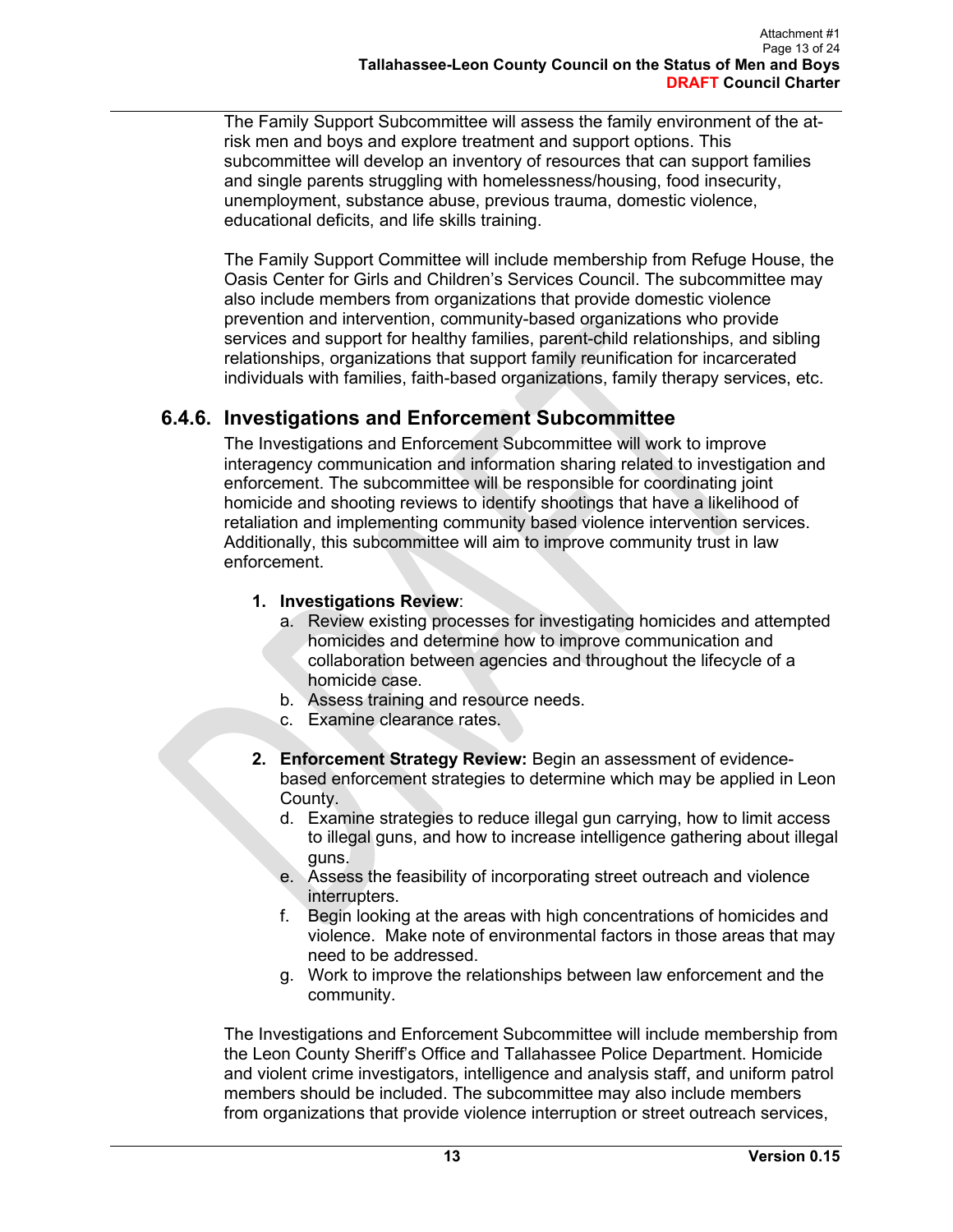community members to provide consult on improving community trust in law enforcement, etc.

#### **6.4.7. Workforce Development and Employment Subcommittee**

The Workforce Development and Employment Subcommittee will connect at-risk men and boys with job training and placement. Partnerships will be established with businesses that are willing to employ youth and formerly incarcerated individuals. The subcommittee will consider:

- 1. Leveraging employer partnerships and enhance employer engagement.
- 2. Provision of work readiness training, industry recognized credentials, workplace simulations, orientation to work experience, transportation plans, and contingency plans.
- 3. Summer work experiences.
- 4. Career exploration seminars and workshops.
- 5. Preparing individuals who have multiple barriers to entering the workforce.
- 6. Programs to create opportunities for men and boys to work in their own neighborhoods.
- 7. Supporting a social entrepreneurial network and promoting microbusiness start up to assist men and boys in achieving personal and economic independence.

The Workforce Development and Employment Subcommittee may be staffed with members from the local Chambers of Commerce, Tallahassee Community College Workforce Innovation, Lively Technical, Career Source, ALLin Business Partners, local businesses or organizations willing to hire justice involved or highrisk youth, etc.

# **7. PROCEDURES**

## **7.1. Risk Factors**

Although additional research is needed to validate and confirm, the Anatomy of a Homicide Report findings indicate the following circumstances as risk factors for being a victim or perpetrator of a homicide. Individuals with one or more of the risk factors can be referred to the Council on the Status of Men and Boys.

- 1. Black males between the age of 15-24.
- 2. Residing in the 32304 zip code, and specifically Griffin Heights, Frenchtown, South City, and Bond/Providence neighborhoods.
- 3. Having a previous criminal history.
	- First arrest at 18 years of age or younger.
	- Committing first crimes at 12 years old or younger.
	- Previous firearms related charges.
- 4. Previous school suspension or expulsion or having attended a detention or alternative school.
- 5. Being unemployed and/or not enrolled in school.
- 6. Having unfavorable views of police or the justice system.
- 7. Having divorced or separated parents.
- 8. Having a family member with a criminal record.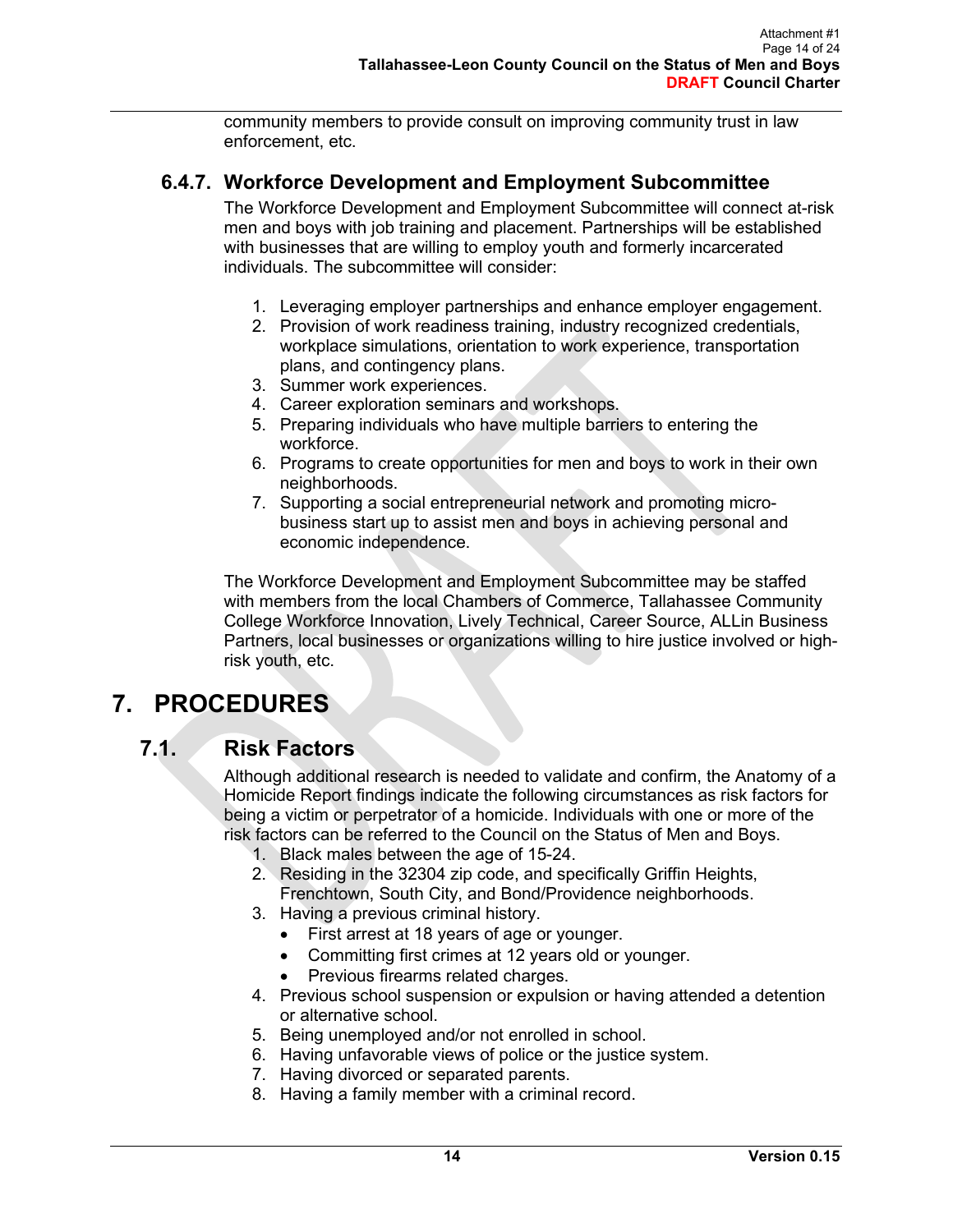## **7.2. Intake and Referral Process**

A formal intake and referral process is needed to outline how men and boys will be referred to the council. It is assumed that men and boys will be identified both by incoming referral and by recommendation of the council based on the identification of individuals with the known risk factors. The Executive Director will develop this process in coordination with the case managers and Executive Steering Committee.

### **7.3. Assessment Process and Case Management Matrix**

Case managers will conduct an assessment of the men and boys who are referred to the council to determine the appropriate course of action. A standard case management matrix is needed to guide case managers in assessing the priority and risk level.

**A very general example has been included in [Section 10](#page-19-0)**. This matrix was based on the case management matrix used by the FSU Outreach Response Team.

#### **7.4. Meetings**

Leadership Council – Quarterly Executive Steering Committee – Monthly Subcommittees – Varies – more frequently than monthly

## **7.5. Monitoring, Evaluating and Reporting**

#### **7.5.1. Evaluation Plan**

Given the multi-agency approach and targeted community-based nature of these various programs, prior studies have consistently found impediments to program implementation. For interventions to be effective, the prior research documents the need for effective targeting, coordination, program monitoring, and assessment before, during, and after implementation.

Florida State University's College of Criminology and Criminal Justice, through an established memorandum of understanding with the Leon County Sheriff's Office, will serve as the evaluator of the multiagency programs and initiatives that are administered through the Council on the Status of Men and Boys. The process evaluation will consider various targeted program inputs, implementation, results, and outcomes. The effectiveness of the multi-agency initiatives in reducing violent crime and homicides in Leon County will be described and explained through this process evaluation.

#### **7.5.2. Measures of Success**

The Executive Director will be responsible for establishing measures of success during the three-month planning phase. The proposed measures will be approved by the Leadership Council.

The implementation of the CSMB is expected to have significant impacts. Recommended bold goals are as follows: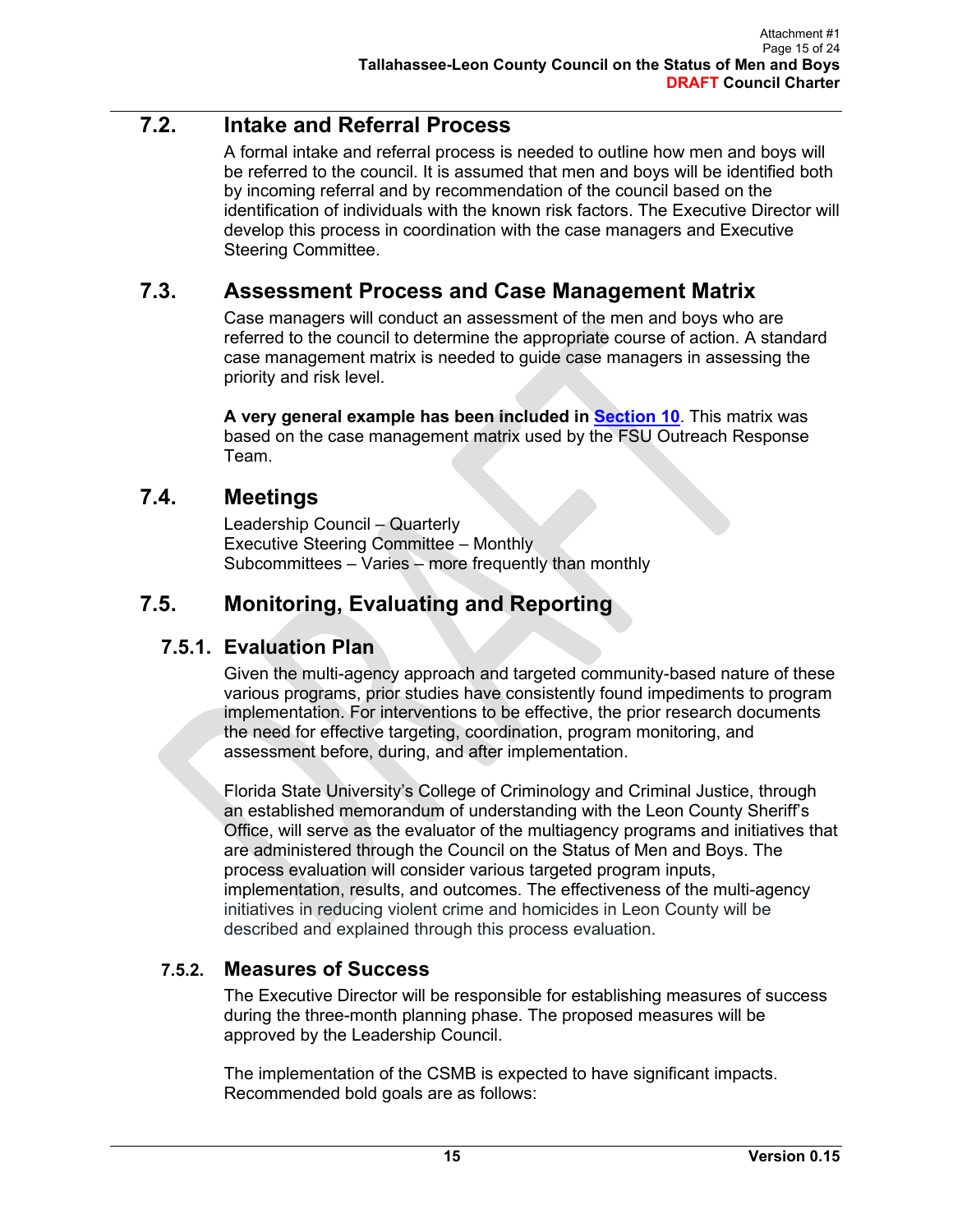- Reduce the number of homicides by 50% over the next four years.
- Reduce the number of expulsions from school by 50% over the next four years.
- Reduce the number of youths assigned to alternative schools by 50% over the next four years.
- Increase the number of males in our community receiving direct services by 50% over the next four years.
- Decrease overall crime rate by 20% over the next four years.

#### **7.5.3. Reporting**

During the three-month planning phase, reporting will be completed as follows.

- 1. Subcommittees report bi-weekly to the Executive Steering Committee.
- 2. Executive Steering Committee reports monthly to the Leadership Council.
- 3. Executive Director reports to City/County Commissions after the threemonth planning period.

Beyond the three-month planning period, subcommittees will submit quarterly reports and the Executive Steering Committee will produce an annual report.

#### **7.5.4. Sunshine Law and Public Records**

<<Placeholder – needs to be considered and addressed.>>

# **8. INITIAL DELIVERABLES**

Initial deliverables are captured below. Deliverables will be refined during the council formation and planning phase.

| #            | <b>Deliverable</b>                                                                                                                                                                                                                                  | <b>Assigned To</b>                                                      | <b>Estimated</b><br><b>Timeline</b>                                   |
|--------------|-----------------------------------------------------------------------------------------------------------------------------------------------------------------------------------------------------------------------------------------------------|-------------------------------------------------------------------------|-----------------------------------------------------------------------|
| 1            | <b>Select CSMB Executive Director</b>                                                                                                                                                                                                               | <b>Leadership Council</b>                                               | <b>ASAP</b>                                                           |
|              | Assemble the Leadership Council and hold<br>the kickoff meeting.                                                                                                                                                                                    | <b>CSMB Executive</b><br><b>Director</b>                                |                                                                       |
| $\mathbf{2}$ | <b>Appoint the Executive Steering</b><br>Committee Members who will serve as<br>the Chairs of the subcommittees.<br>Establish areas of focus and make initial<br>$\bullet$<br>assignments to the Executive Steering<br>Committee and subcommittees. | Leadership Council                                                      | 4 weeks from<br>the start date of<br>the Executive<br><b>Director</b> |
| 3            | Assemble subcommittees and establish<br>initial goals.                                                                                                                                                                                              | <b>Executive Director</b><br>and Executive<br><b>Steering Committee</b> | 4-6 Weeks                                                             |
| 4            | <b>Provide Executive Steering Committee with</b><br>a schedule for the 3-month planning phase.<br>Biweekly status reports are submitted to<br>$\bullet$<br>the Executive Steering Committee.                                                        | Subcommittee<br><b>Chairs</b>                                           | 6 weeks<br>(concurrent<br>with $#3)$                                  |
| 5            | Provide Bi-Weekly Status Updates to the<br><b>Executive Steering Committee</b>                                                                                                                                                                      | Subcommittee<br>Chairs                                                  | <b>Bi-Weekly</b>                                                      |
| 6            | <b>Develop CSMB Operational Strategy</b>                                                                                                                                                                                                            | <b>Executive Director</b>                                               | 3 Months                                                              |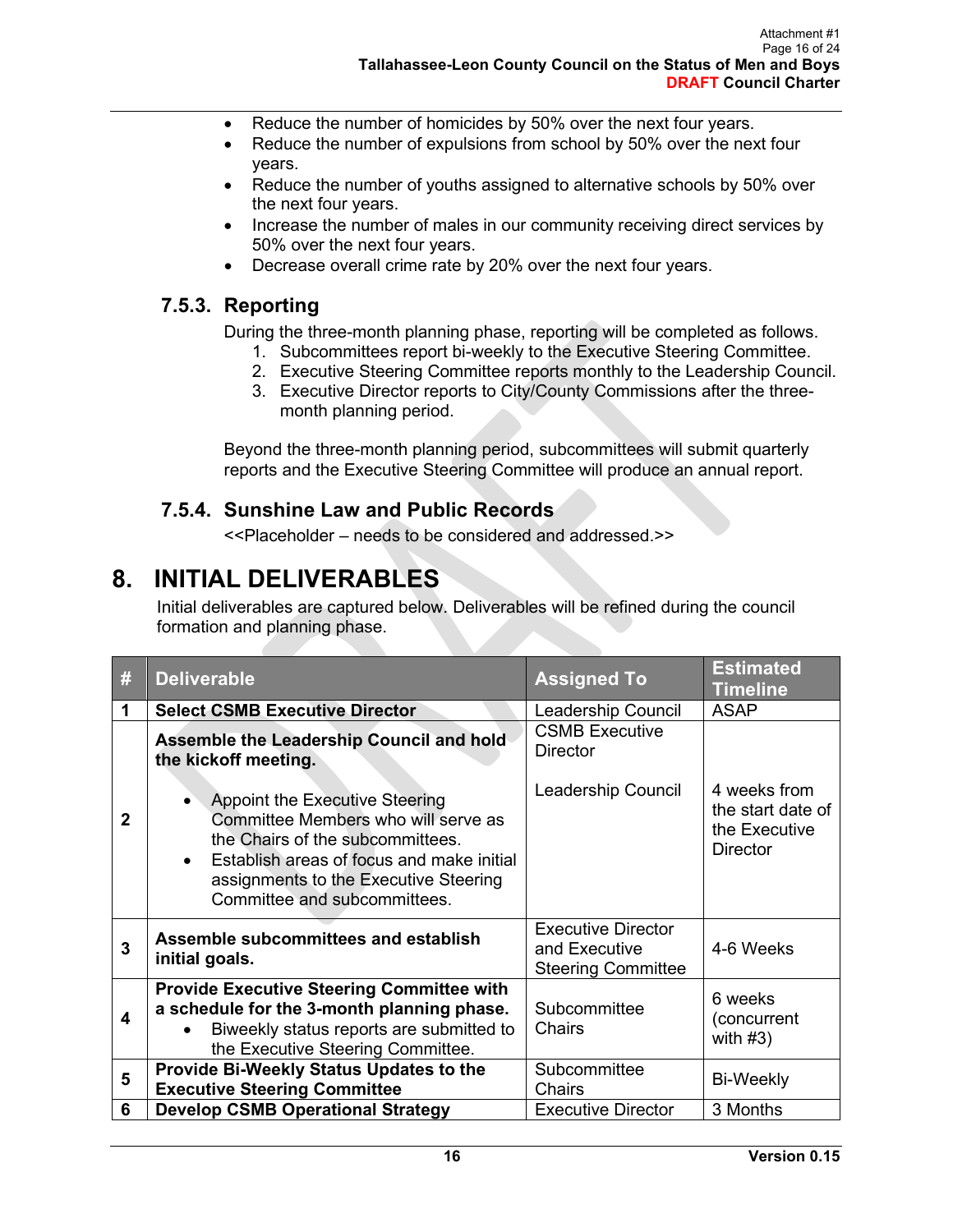| <b>Deliverable</b>                                                                                                                                                         | <b>Assigned To</b> | <b>Estimated</b><br>∣Timeline <sup>∖</sup> |
|----------------------------------------------------------------------------------------------------------------------------------------------------------------------------|--------------------|--------------------------------------------|
| <b>Executive Steering Committee will meet</b><br>$\bullet$<br>monthly during this time.<br>Monthly Reports will be provided to the<br>Leadership Council during this time. |                    |                                            |

# <span id="page-16-0"></span>**9. COUNCIL BUDGET AND RESOURCES**

## **9.1. Estimated Council Budget**

The council will need to be supported through reoccurring funding allocations. It is proposed that the initial startup funding allocation will be as outlined in the below chart. Additional funding will be sought from other sources such as colleges and universities, state agencies, grants (federal and state), and private funding sources. The Executive Director will be responsible for the creation of the council budget.

| <b>Entity</b>                         | <b>Proposed Contribution</b> |
|---------------------------------------|------------------------------|
| Leon County Sheriff's Office - Law    | \$70,000                     |
| <b>Enforcement Trust Fund</b>         |                              |
| Leon County Board of County           | \$70,000                     |
| Commissioners                         |                              |
| City of Tallahassee Commission        | \$140,000                    |
| Leon County School Board              | \$70,000                     |
| <b>Proposed Initial Startup Cost:</b> | \$350,000                    |

## **9.2. Calculating the cost of a homicide**

The Anatomy of a Homicide Project Team reviewed three (3) methodologies for calculating the cost of a homicide.

1. **Murder by numbers: Monetary costs imposed by a sample of homicide offenders.**[3](#page-23-2) This study is the most recent and most often cited study on homicide cost. The authors calculated the figure based on victim costs, criminal justice system costs, lost productivity estimates for both the victim and the criminal, and estimates on the public's resulting willingness to pay to prevent future violence.

This study calculates the cost of a murder at \$5,163,556 comprised by victim costs at \$4,712,769 per offense, \$307,355 for justice costs, and \$143,432 for offender productivity. Willingness to pay is estimated at an additional \$12M.

2. **The cost of crime to society: New crime-specific estimates for policy and program evaluation**. [4](#page-23-3) According to this study, murder generates the greatest loss to society with an estimated \$1,285,146 in tangible costs comprised by crime victim costs at \$737,517, criminal justice system costs at \$392,352, and crime career costs at \$148,555. The study estimates an additional \$8,442,000 per murder in intangible costs (pain and suffering).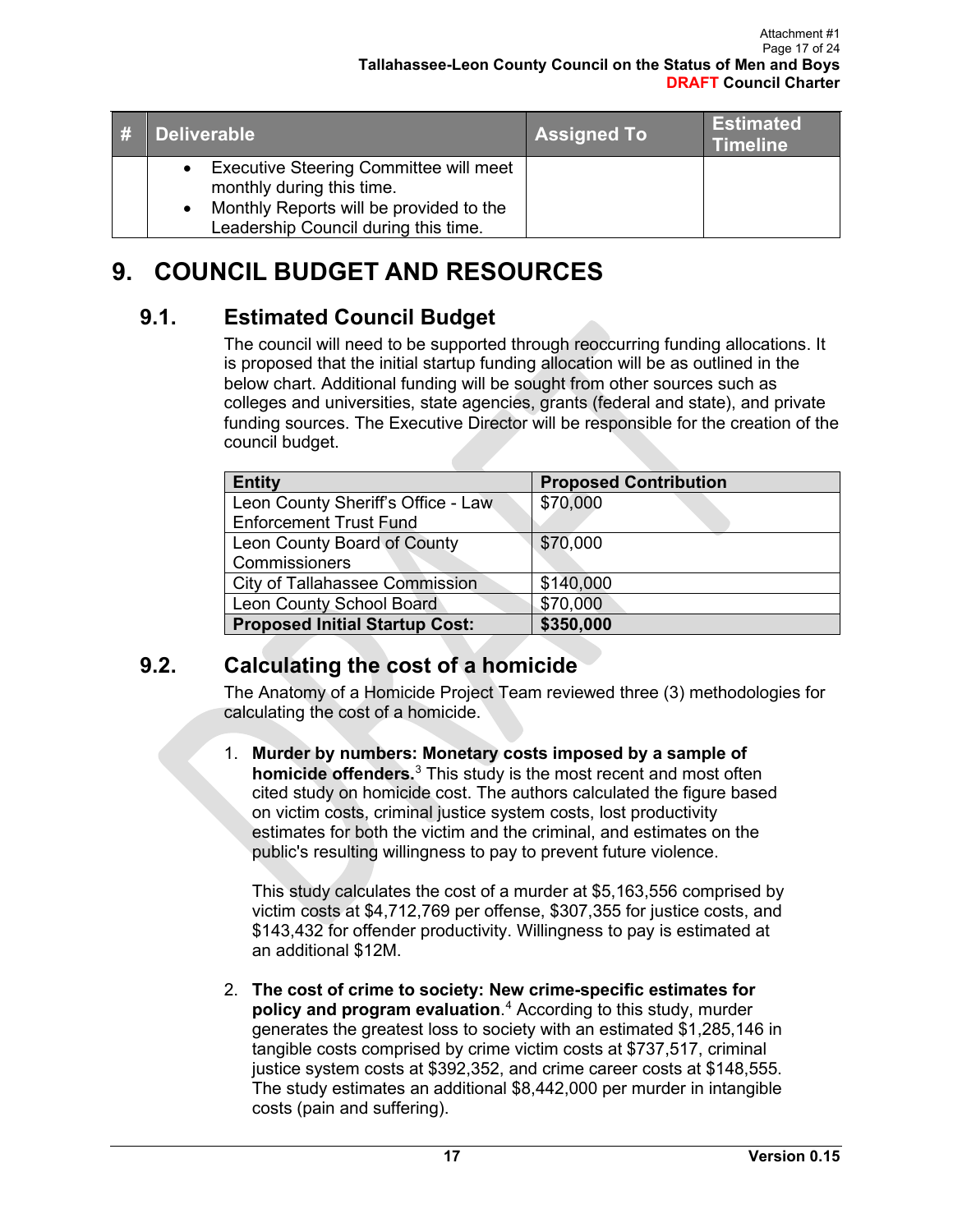3. **The Cost Per Shooting**[5](#page-23-4) published by the National Institute for Criminal Justice Reform to estimate the cost of a homicide in Orlando, FL. This publication outlines City, County, and State costs estimated per homicide and per shooting. Cost estimates include crime scene, hospital, criminal justice, incarceration, victim support, and lost revenue. The cost per homicide shooting (per one suspect) is \$838,000.

Using the methodology in the Murder by Numbers study (excluding the willingness to pay estimate) and the Cost of Crime to Society study (tangible costs only) cost estimates for the Leon County homicides within the Anatomy of a Homicide sample would be as follows:

| Year          | <b>Number of</b><br><b>Homicides</b> | <b>Annual Estimate Based</b><br>on "Murder by Numbers"<br>\$5,163,556/murder | <b>Annual Estimate Based on</b><br>"The Cost of Crime to Society"<br>\$1,285,146/murder |
|---------------|--------------------------------------|------------------------------------------------------------------------------|-----------------------------------------------------------------------------------------|
| 2015          | 14                                   | \$72,289,784                                                                 | \$17,992,044                                                                            |
| 2016          | 12                                   | \$61,962,672                                                                 | \$15,421,752                                                                            |
| 2017          | 17                                   | \$87,780,452                                                                 | \$21,847,482                                                                            |
| 2018          | 16                                   | \$82,616,896                                                                 | \$20,562,336                                                                            |
| 2019          | 20                                   | \$103,271,120                                                                | \$25,702,920                                                                            |
| 2020          | 24                                   | \$123,925,344                                                                | \$30,843,504                                                                            |
| <b>Totals</b> | 103                                  | \$531,846,268                                                                | \$132,370,038                                                                           |

The National Institute for Criminal Justice Reform model for Orlando is for homicide by shooting only. Using this model for the 78 homicides from 2015- 2020, where the weapon was a firearm, the total cost would be estimated at \$65,364,000.

These cost estimates should be considered in comparison to the costs for recommended prevention and intervention strategies. Under all three (3) models, the cost savings of preventing just one (1) single homicide could range from \$838,000 to \$5,163,556 million.

## **9.3. Estimated Council Resource Needs**

Financial resources will need to be allocated annually. These financial resources will include but are not limited to funding to support the following.

- 1. Full-time Executive Director.
- 2. 2 Full-time case managers.
- 3. Part-time data analysis and administrative support.
- 4. Infrastructure to support a database and data analysis tools.
- 5. Software licensing for data analysis tools, teleconferencing.
- 6. Printing budget for community outreach materials, CSMB reports, etc.
- 7. Existing County/City facilities will be used for meetings and no additional costs are anticipated for this resource.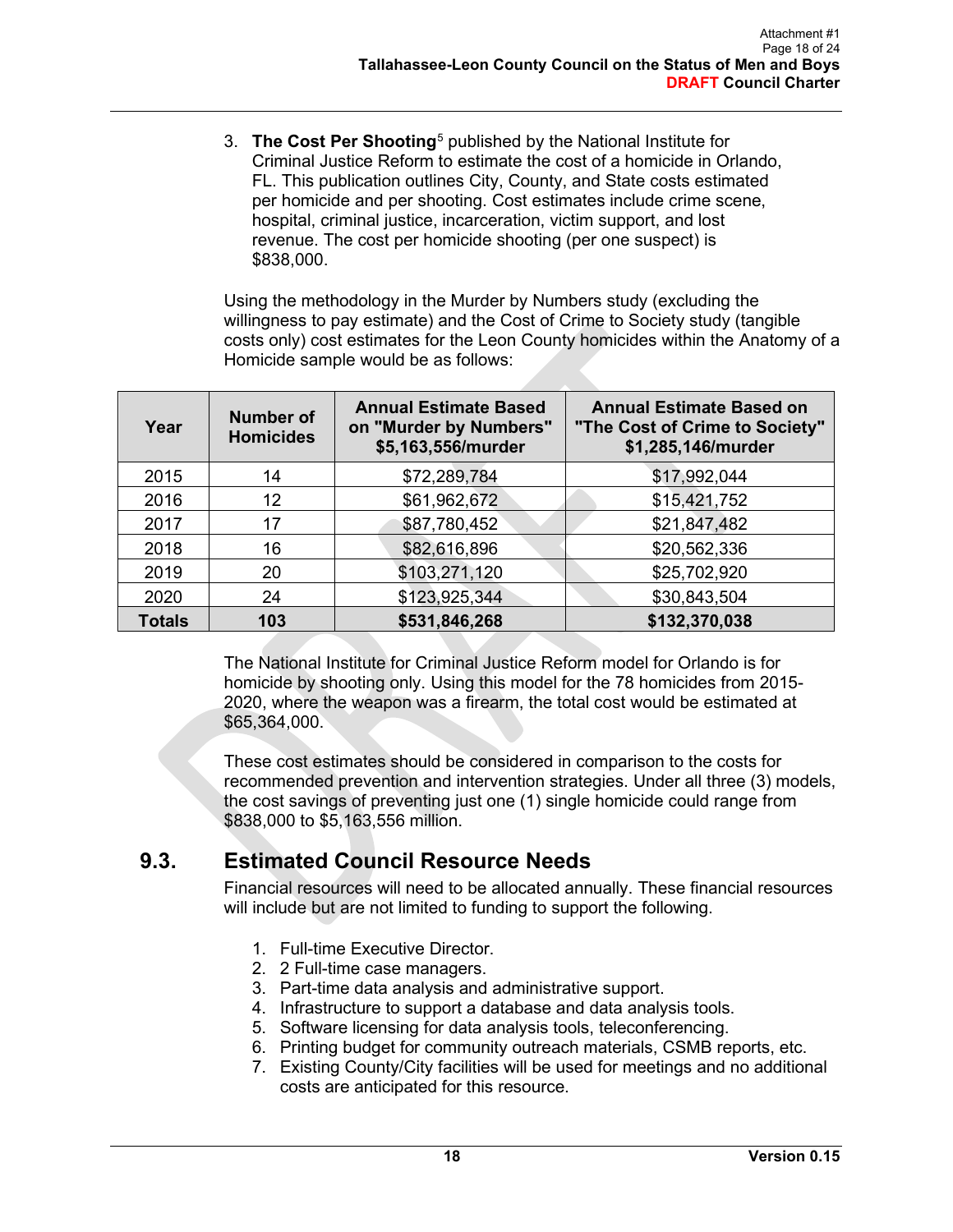Estimated personnel expenses (including benefits) are listed below.

| <b>Personnel Resource</b> | <b>Estimated Expense (includes benefits)</b> |
|---------------------------|----------------------------------------------|
| <b>Executive Director</b> | \$100,000                                    |
| Case Managers (2)         | \$75,000 each (\$150,000)                    |
| Part-time Staff           | \$50,000                                     |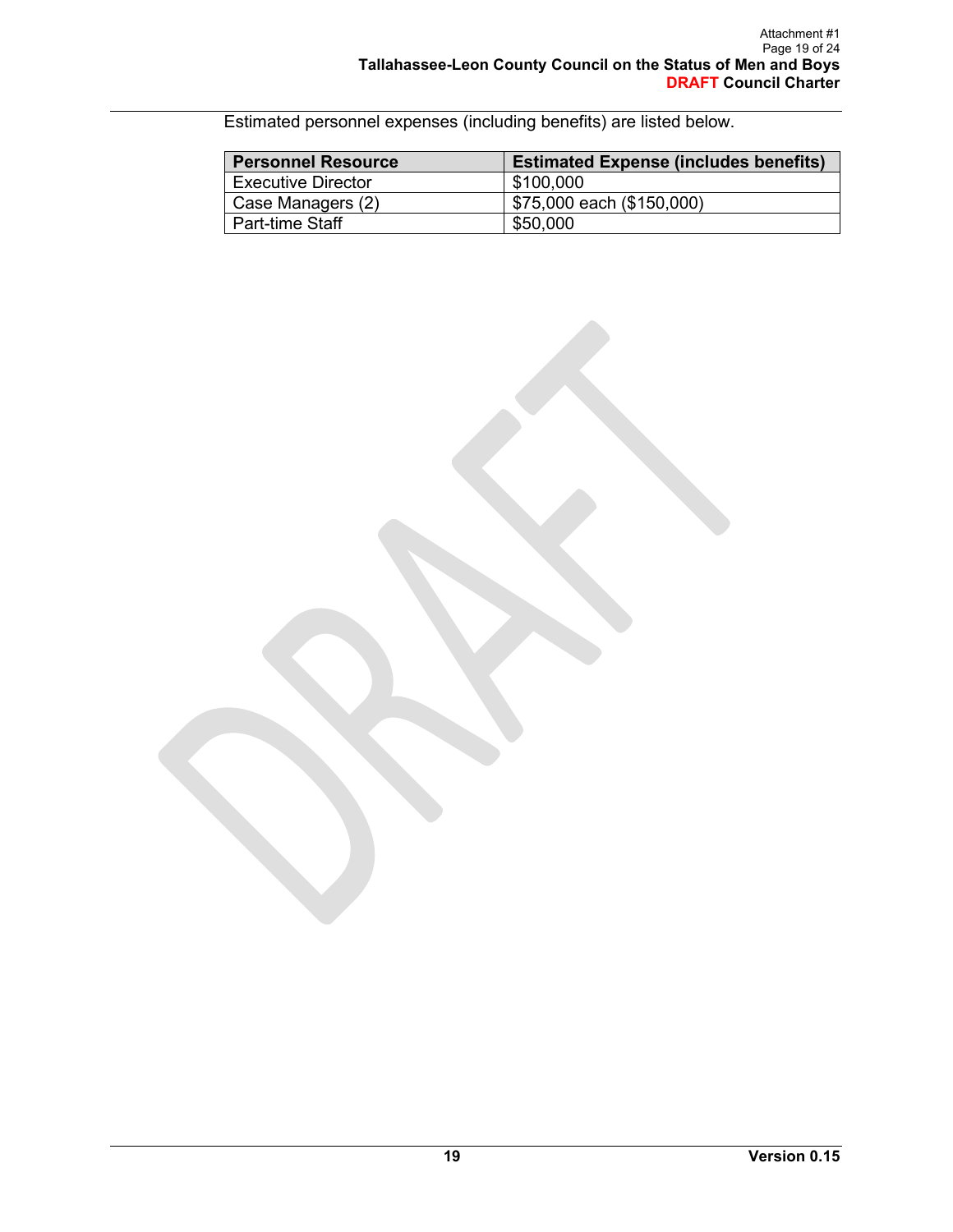# **10. CASE MANAGEMENT RESPONSE MATRIX SAMPLE**

<span id="page-19-0"></span>

| <b>Priority Level</b>                                                                                                                                                                                                                                                                                                                                                                                                                                                                | <b>Case Management Response</b>                                                                                                                                                                                                                             | <b>CSMB Engagement</b>                                                                      |
|--------------------------------------------------------------------------------------------------------------------------------------------------------------------------------------------------------------------------------------------------------------------------------------------------------------------------------------------------------------------------------------------------------------------------------------------------------------------------------------|-------------------------------------------------------------------------------------------------------------------------------------------------------------------------------------------------------------------------------------------------------------|---------------------------------------------------------------------------------------------|
| <b>Priority 1 (Extreme Risk) Intervention Plan</b><br>The person/situation appears to pose a clear and immediate threat of serious<br>violence toward self or others and requires containment. Case manager should<br>immediately notify law enforcement to pursue containment options, and/or take<br>actions to protect identified target(s). Once such emergency actions have been<br>taken, case manager shall then develop & implement an intervention and<br>management plan.  | <b>Notify Law Enforcement to pursue</b><br>containment options and/or take actions to<br>protect identified target(s).<br>Develop and implement an intervention<br>and management plan.                                                                     | <b>Case Manager,</b><br><b>Subcommittees, Service</b><br><b>Providers, Law Enforcement.</b> |
| <b>Priority 2 (High Risk) Management Plan</b><br>The person/situation appears to pose a threat of self-harm or physical violence,<br>usually to an identifiable target, but currently lack the immediacy and/or a specific<br>plan – or a specific plan of violence does exist but currently lacks a specific target.<br>This requires the case manager to develop and implement a management plan.                                                                                  | <b>Notify Law Enforcement (if needed) to</b><br>pursue containment options and/or take<br>actions to protect identified target(s).<br>Develop and implement a management<br>plan.<br><b>Enrollment in formal prevention or</b><br>intervention programming. | <b>Case Manager,</b><br><b>Subcommittees, Service</b><br><b>Providers, Law Enforcement.</b> |
| <b>Priority 3 (Moderate Risk) Service Provider Programming</b><br>The person/situation does not appear to pose a threat of self-harm at this time but<br>does exhibit behaviors/circumstances that are likely to be disruptive to the<br>community. This case warrants some intervention, referral, and monitoring to<br>minimize risk for significant disruption to the community or escalation in threat. Case<br>Manager should develop a referral and/or active monitoring plan. | <b>Referral and Active Monitoring Plan,</b><br>enrollment in prevention and or<br>intervention programming.                                                                                                                                                 | <b>Case Manager,</b><br><b>Subcommittees, Service</b><br><b>Providers</b>                   |
| <b>Priority 4 (Low Risk) Subcommittee Review</b><br>The person/situation does not appear to pose a threat of self-harm at this time, nor<br>is there evidence of significant disruption to the community. This case may warrant<br>some intervention, referral and monitoring to minimize risk for escalation in threat.<br>The case manager should develop a monitoring/support plan in conjunction with the<br>subcommittees.                                                      | <b>Monitoring and Support Plan, twice-</b><br>weekly check-ins. Case review by<br>subcommittees.                                                                                                                                                            | <b>Case Manager, Subcommittees</b>                                                          |
| <b>Priority 5 (Monitoring) Case Manager</b><br>The individual does not appear to pose a threat of self-harm at this time, nor is there<br>evidence of significant disruption to the community. The case manager creates a<br>monitoring plan and determines if any resource referrals are needed. Follow-up is<br>conducted weekly for a minimum of one month. A secondary referral automatically<br>escalates the situation to a Priority 4.                                        | Monitoring Plan, weekly check-ins.                                                                                                                                                                                                                          | <b>Case Manager</b>                                                                         |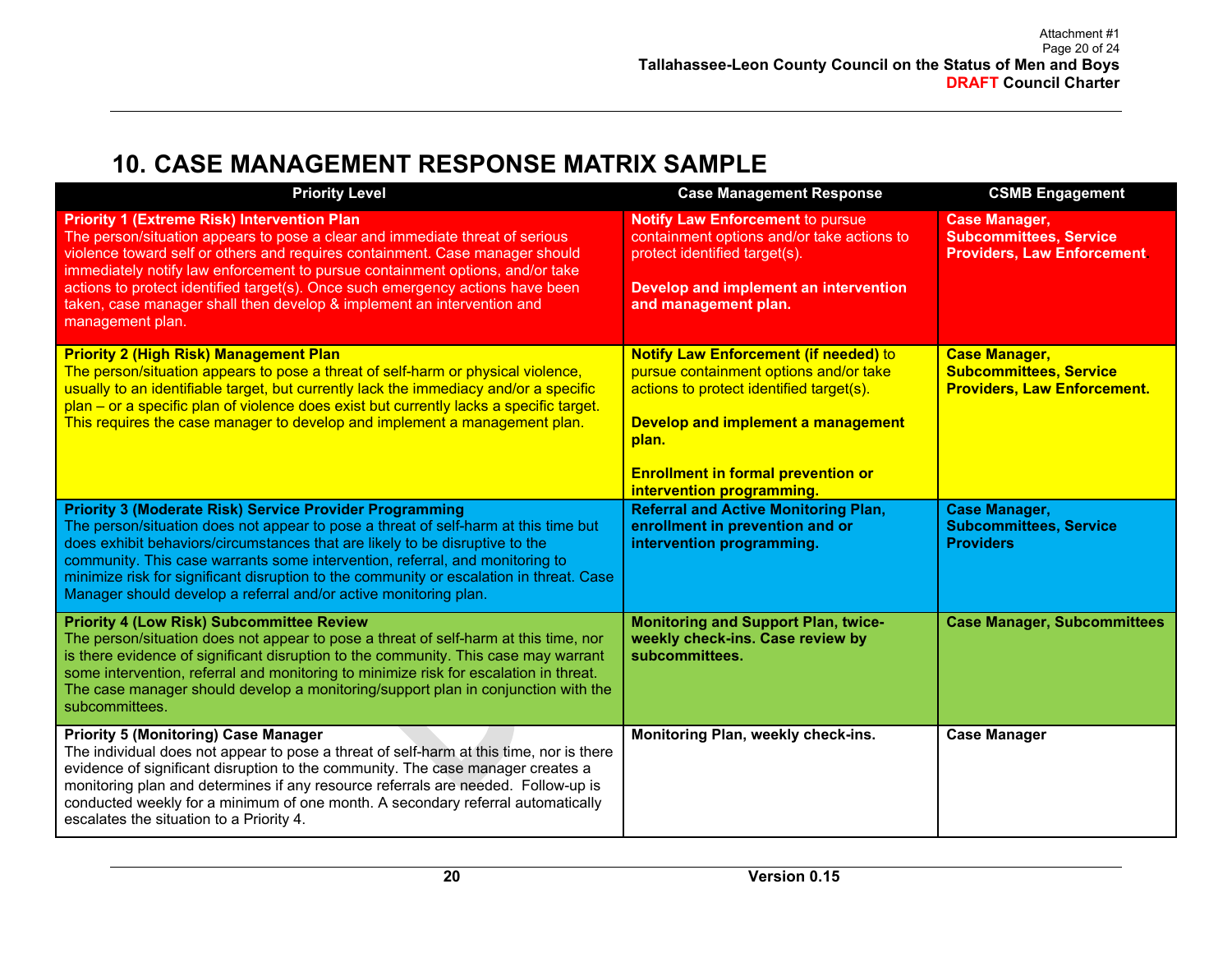# <span id="page-20-0"></span>**11. RESOURCES AND PARTNERS**

The Executive Director will be responsible for ensuring stakeholders are acknowledged and engaged. Stakeholders will engage through the subcommittees. While not all-inclusive, the list below includes several resources and partners to consider.

#### **1. Community Members and Organizations**

- Citizens in impacted zip codes and/or neighborhoods
- Neighborhood Association groups
- Neighborhood Crime Watch groups

#### **2. Government Agencies**

- Leon County Government
- City of Tallahassee
- Leon County Sheriff's Office (LCSO)
- Tallahassee Police Department (TPD)
- Leon County Schools (LCS)
- Florida Department of Health in Leon County
- Leon County Office of Intervention and Detention Alternatives
- Leon County Department of Health (FDOH-Leon)
- Department of Juvenile Justice (DJJ)
- Florida Department of Corrections (FDC)
- Department of Children and Families (DCF)
- State Attorney's Office (SAO)
- Public Defender's Officer
- Medical Examiner
- Florida Attorney General's Office
- State Prosecutor
- US Attorney Northern District

#### **3. Post-Secondary Education**

- Florida State University (FSU)
- Florida Agricultural and Mechanical University (FAMU)
- Tallahassee Community College (TCC)
- Lively Technical

#### **4. Business Partners or Providers**

- Chambers of Commerce
- Apalachee Center for Human Services
- Tallahassee Memorial Hospital (TMH)
- Capital Regional Medical Center (CRMC)

#### **5. Other Organizations, Councils, Partnerships or Providers**

- DISC Village
- Big Bend Community Care
- Community Human Service Partnership (CHSP)
- Children's Services Council (CSC)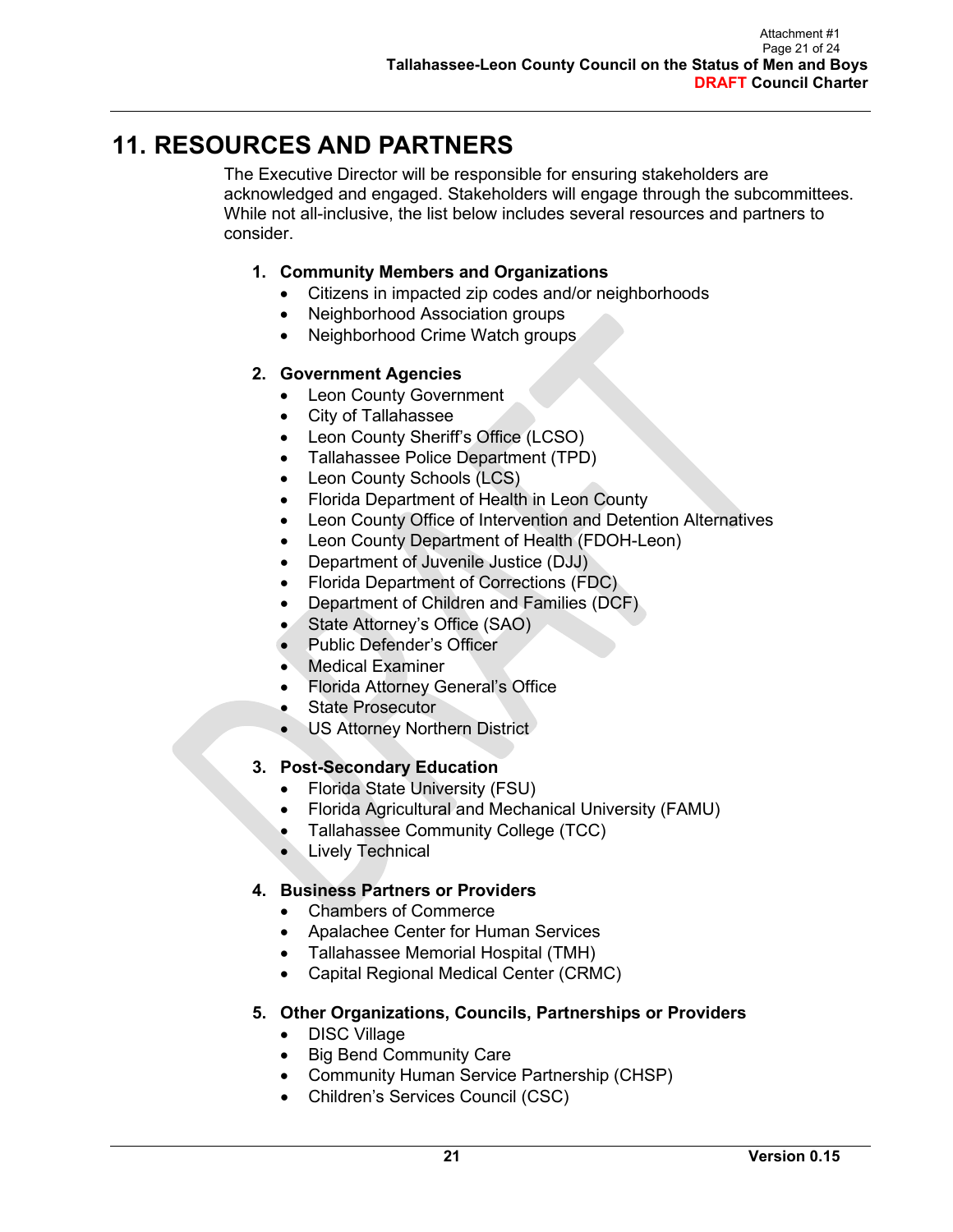- United Partners for Human Services (UPHS)
- Tallahassee Urban League
- L.I.F.E Group Village of Care
- Florida Sheriffs Association
- Tallahassee Engaged in Meaningful Productivity for Opportunity (TEMPO)
- Early Learning Coalition of the Big Bend
- Capital Area Healthy Start Coalition
- National Association for the Advancement of Colored People (NAACP), Tallahassee Branch.
- 100 Black Men of Tallahassee
- Boys & Girls Clubs of the Big Bend
- Big Bend Cares
- South City Foundation
- Domestic Violence Coordinating Council
- Capital City Youth Services
- Oasis Center for Women and Girls
- Moms Demand Action, Tallahassee Branch
- Pace Center for Girls
- Capital Area Justice Ministry
- **Big Bend AFTER Reentry Coalition**
- Kids Incorporated of the Big Bend
- **Brehon Family Services**
- Kingsman
- Distinguished Young Gentlemen
- Omega Lamplighters
- Capital City Youth Services
- Children's Home Society
- Lees Place
- AMIKids

#### **6. Current SPIRIT Service Providers/Partners:**

The Suppression Prevention Intervention Referral Intelligence Tool (SPIRIT) used by the Leon County Sheriff's Office. SPIRIT is a cloud-based service designed to identify and match clients to appropriate evidenced-based interventions based on their personal individually tailored needs. Age, gender, interests, issues (risk factors), location, language, transportation, payment type and others are all taken into the algorithm for determining the best match for the client based on the approved providers. The system is capable of sending referrals to the identified providers and tracks the acceptance and fulfilment of the referrals.

- DISC Village
- Big Bend Community Based Care
- Apalachee Center for Human Services
- The Living Harvest
- Living Stones international
- Career Source Capital Region
- TRIO Educational Opportunity Center at FAMU
- The Kearney Center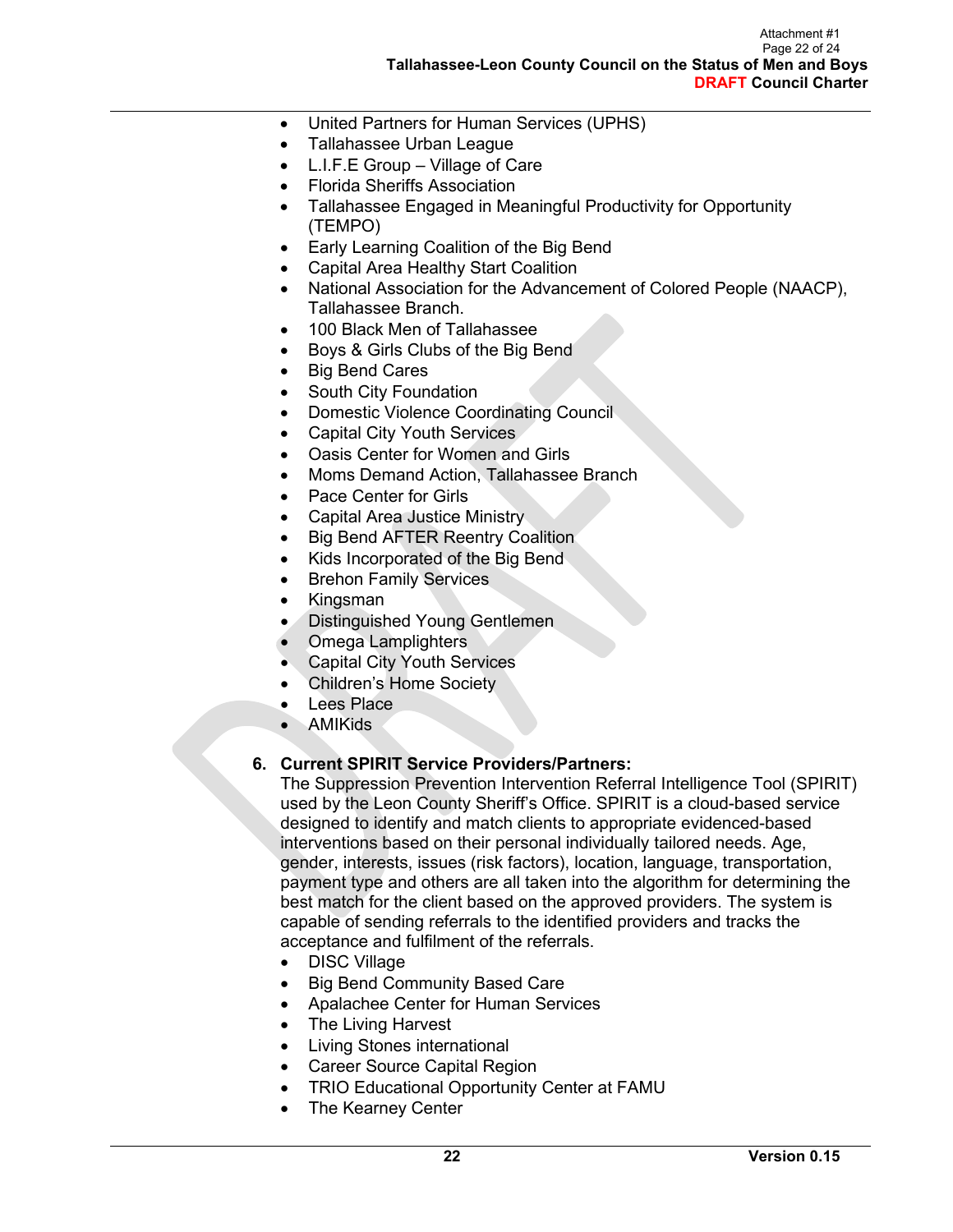- Joseph House
- Divine Revelations Ministries
- City Walk Urban Mission
- Noah's Ark Housing
- Oxford House
- New Hope Intervention
- Adult and Community Education (ACE)
- Tallahassee Community College
- Capital Area Community Action Agency
- American Addiction Centers
- Good Samarian Network
- Good News Outreach
- Emergency Care Help Organization
- Boys Town of North Florida
- Big Bend Area Health Education Center
- **REfire Culinary**
- Behavior, Inc.
- Humble House Ministries
- Teen Challenge/Tallahassee Men's Center
- Erica Miller Counseling Group, LLC.
- Capital City Counseling Services
- Bright Future Behavioral Health, Inc.
- Northwest Florida Health Network
- Reentry Solutions Network, Inc.
- Legal Services of North Florida
- **Carter's Corner Community Services**
- The RISE Center
- **Pride Life**
- College of Medicine Center for Transitional Behavior Science
- Survive and Thrive Advocacy Center
- Sowing Seeds Sewing Comfort Ministry
- Big Bend 2-1-1
- Greater Tallahassee Chamber of Commerce